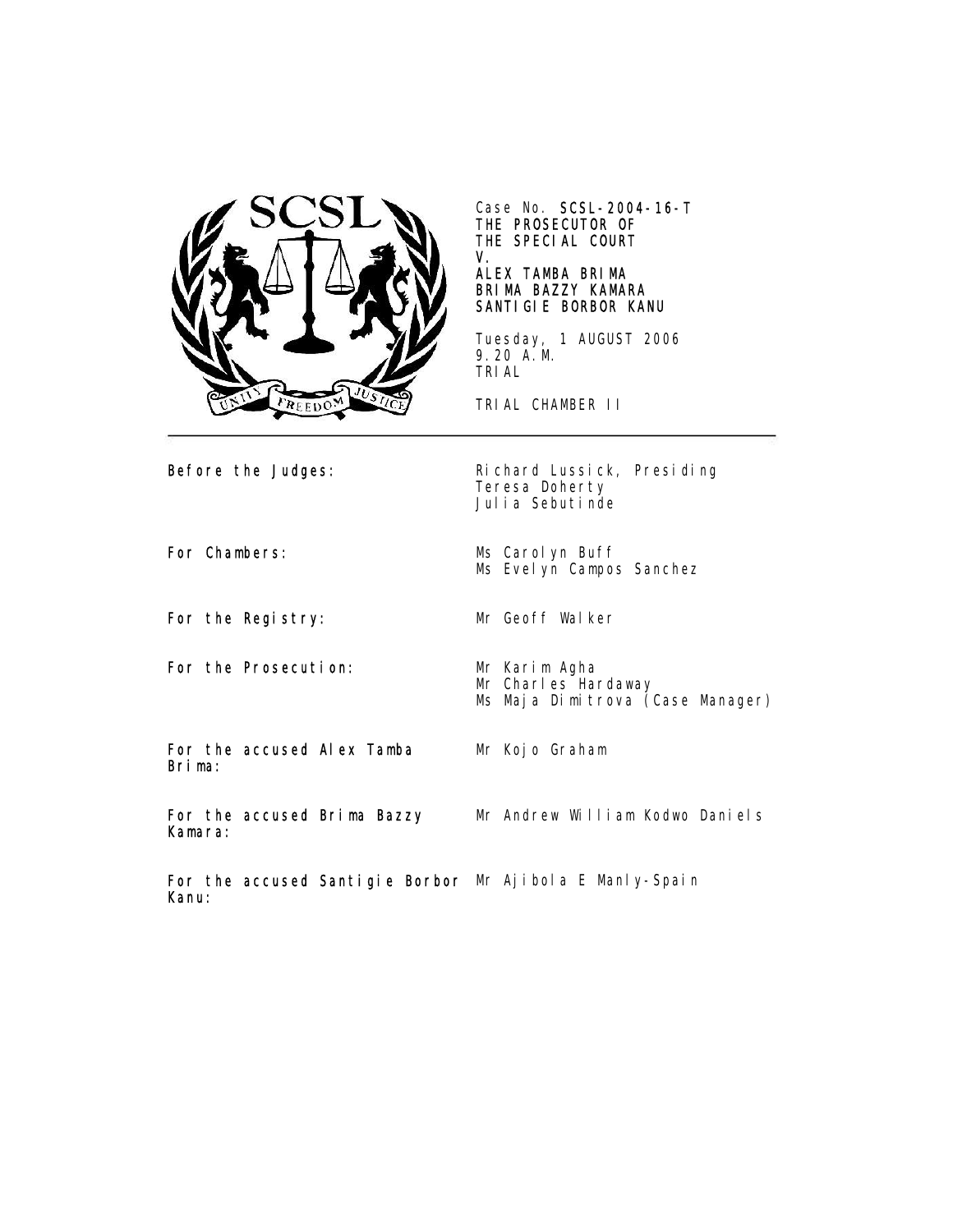1 2 3 4 5 6 7 8 9 09:20:20 10 11 12 13 14 15 09:20:47 16 17 18 19 09:21:00 20 21 22 23 24 25 09:21:16 26 27 28 29 09:16:59 [AFRC01AUG06A - MD] Tuesday, 1 August 2006 [The accused present] [The witness entered court] [Open session] [Upon commencing at 9.20 a.m.] WITNESS: DAB-023 [Continued] [The witness answered through interpreter] PRESIDING JUDGE: Mr Witness, I'll remind you that you are still on your oath that you took yesterday. Now, I think when we adjourned yesterday it was at the point we had reached where there was an objection to a question asked in chief. There was an objection asked, lodged, regarding a question asked in chief by Mr Graham, and Mr Graham was going to have a look at the indictment. MR GRAHAM: Yes, good morning, Your Honours and, indeed, we've had a look at -- PRESIDING JUDGE: Good morning. MR GRAHAM: -- the indictment and at this point I do not have any further questions for the witness, Your Honours. PRESIDING JUDGE: Thank you, Mr Graham. Anyone else in chief before we move to cross-examination? MR MANLY-SPAIN: Yes, Your Honour, I have a few questions for the witness. EXAMINED BY MR MANLY-SPAIN: Q. Good morning, Mr Witness? A. Yeah, good morning. Q. Can I go on? Yes, Mr Witness, yesterday when you were giving evidence you mentioned that during the period of the AFRC

# SCSL - TRIAL CHAMBER II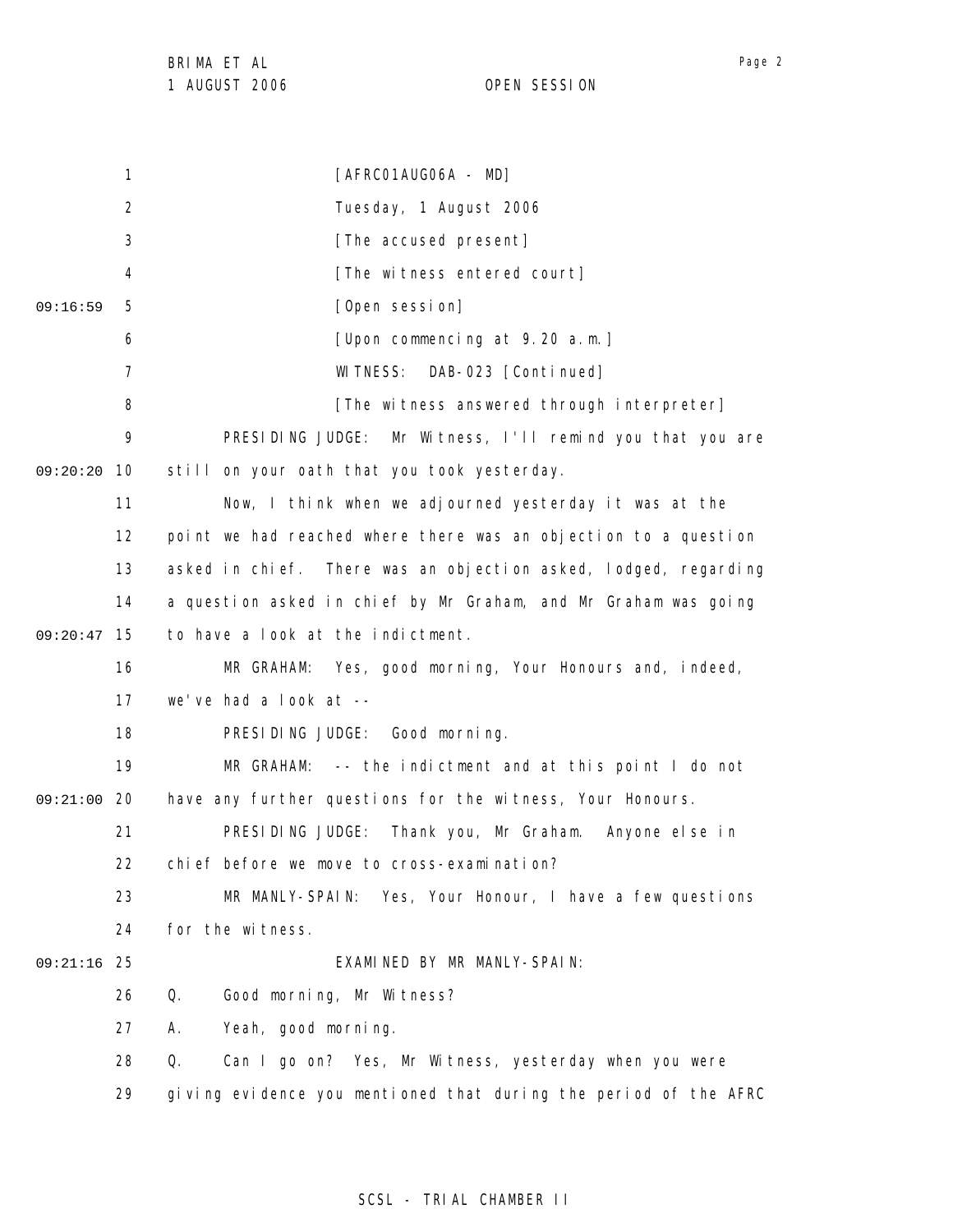1 2 3 4 5 6 7 8 9 09:22:32 10 11 12 13 14 15 09:23:00 16 17 18 19 09:23:26 20 21 22 23 24 25 09:23:42 26 27 28 29 09:22:14 you were attached as bodyguard to somebody you referred to as FAT; do you remember? A. Yes. Q. Do you recall the rank of this person that you referred to as FAT? A. Yes. Q. What was his rank? A. He was a captain. Q. Thank you, Mr Witness. You narrated how you left Freetown until you arrived at Masiaka; do you remember? A. Yes. Q. After arriving at Masiaka, did you ever see this person who you referred to as FAT again? A. Yes. Q. Where did you see him again? A. It was at the place where SAJ Musa, sorry, Johnny Paul was trying to address the troops about the fact that AFRC was not resisting any no longer before he left for the village where he was. Q. So you saw him at Masiaka? A. Yes. Q. Did you see him anywhere else during the period you have narrated to this Court? A. Yes, I did see him somewhere. Q. How many places did you see him; if could you remember? A. Well, I saw him for up to -- I saw him at three places. Yes. Q. Please tell the Court. A. Yes. I can recall a place like Eddie Town.

# SCSL - TRIAL CHAMBER II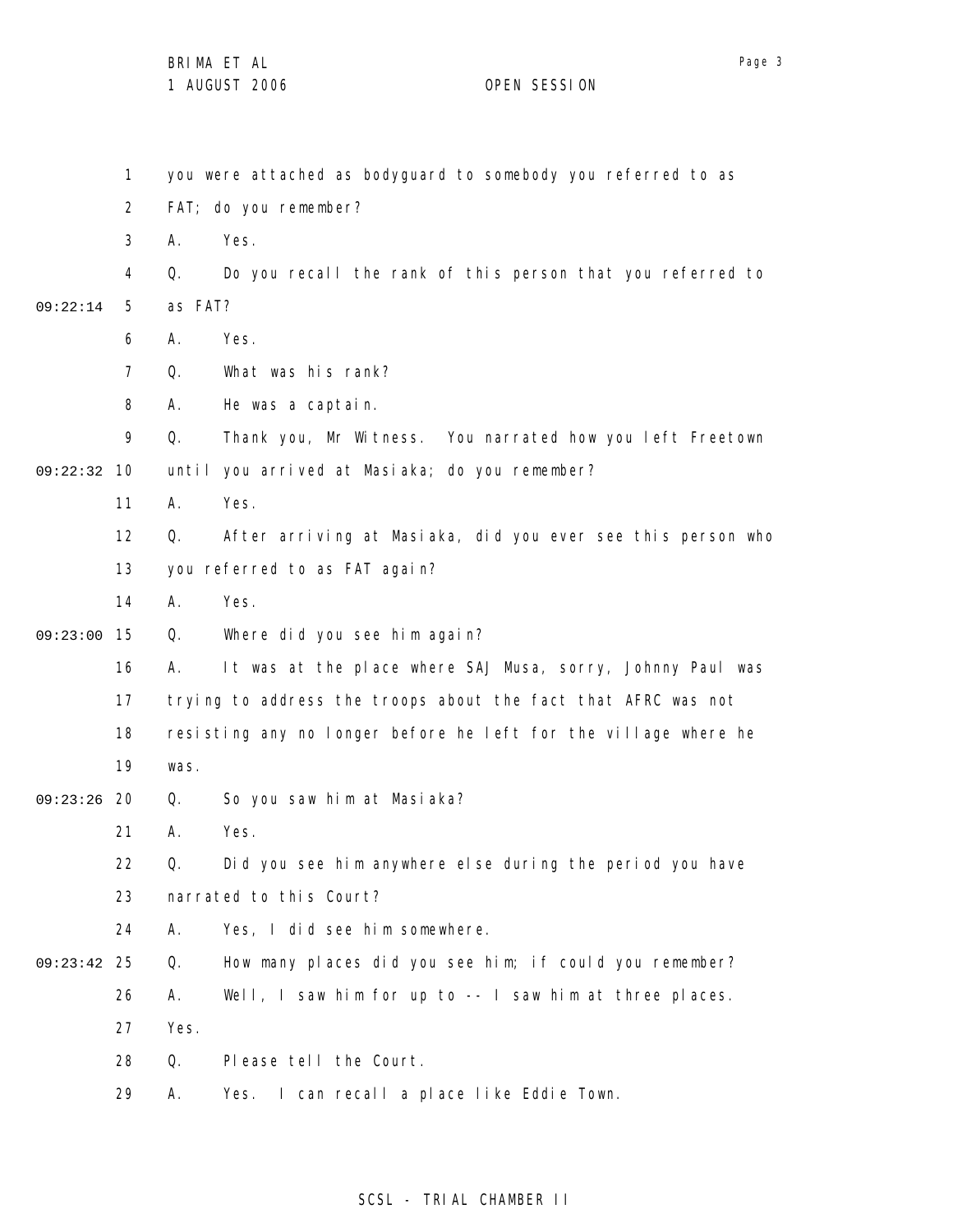1 2 3 4 5 6 7 8 9 09:25:01 10 11 12 13 14 15 09:26:03 16 17 18 19 09:26:37 20 21 22 23 24 25 09:27:22 26 27 28 29 09:24:34 Q. Yes. Tell the Court the other two places you remember seeing him? A. I can remember Benguema. Q. Yes; where else? A. I can remember in Freetown here, on 6 January, when we entered until we withdrew. Q. Do you remember, Mr Witness, whether at the time you were in Freetown, when you saw this person referred to as FAT, whether he did anything, in Freetown? A. FAT? Yes. Q. What do you remember him doing? A. FAT came to State House and decided to take men to go towards this New England Ville, where that SLBA station is. Q. Thank you very much. Mr Witness, I want you to go to your travels to Mongo and Kurubonla, whilst you were going towards Kono. Remember you said you passed through Mongo and Kurubonla; is that so? After you left Kabala. A. Yes. Q. When you arrived at Mongo, did you meet people in Mongo other than the citizens, the ordinary civilians living in Mongo? A. The civilians who were in the town, I met them there. Q. I'm asking you about people other than the civilians who lived in the town? A. Yes. Those who were running away from Kono area, trying to seek refuge around those areas, because I, when I left Kabala, during those times, I asked civilians how Kurubonla was and they told me Kurubonla -- civilians were in Kurubonla and it was through those people who were leaving Kono to come and seek refuge in those areas that I asked.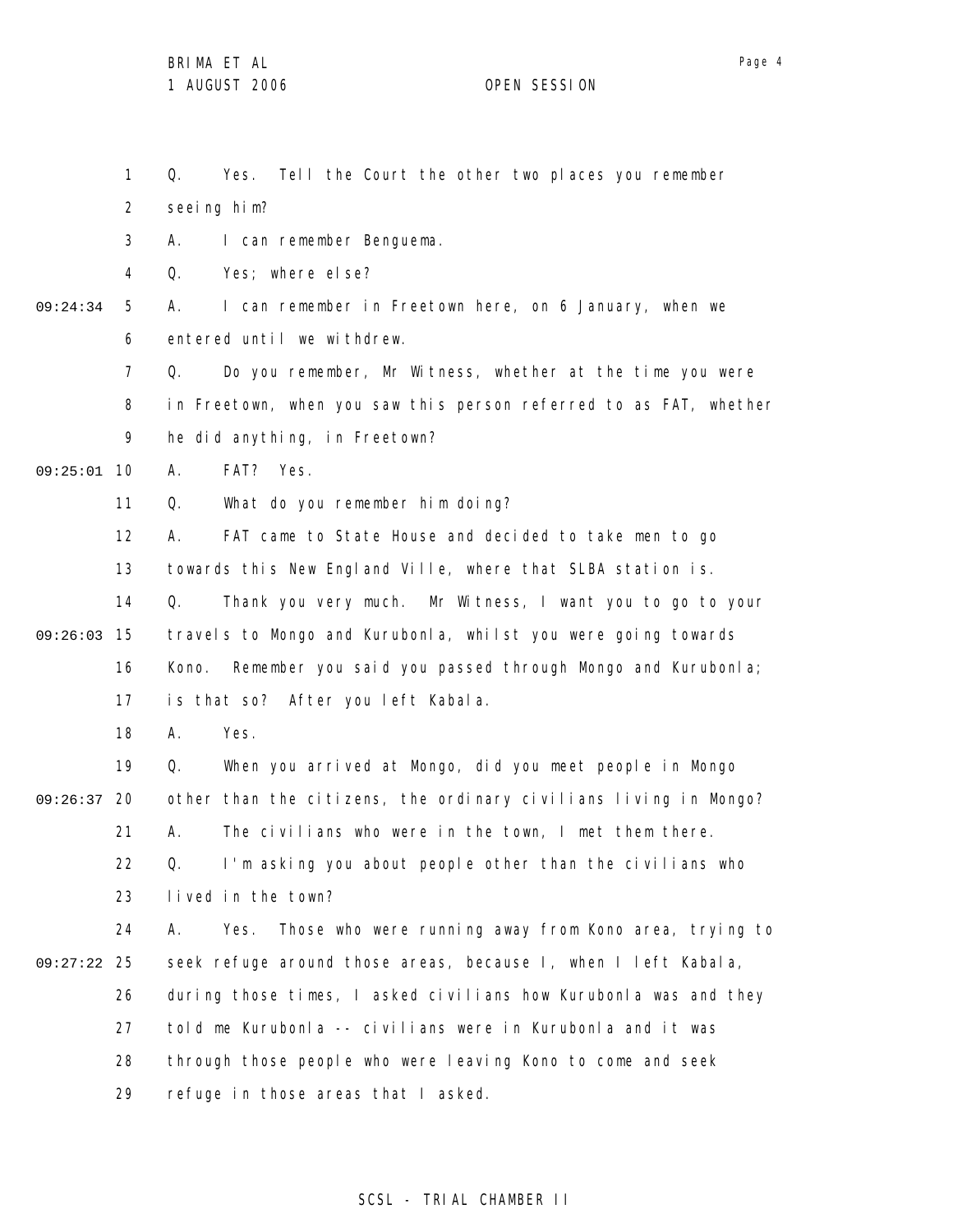1 2 3 4 5 6 7 8 9 09:28:19 10 11 12 13 14 15 09:28:44 16 17 18 19 09:29:23 20 21 22 23 24 25 09:29:51 26 27 28 29 09:28:05 Q. After you had gone to Kurubonla did you at that time meet any other people, apart from the people of Kurubonla, in Kurubonla? MR AGHA: Your Honour, he's just answered that. He said he met people who were leaving Kono. MR MANLY-SPAIN: No, Your Honour, I asked him specifically about Mongo. PRESIDING JUDGE: He was talking about Mongo, Bendugu I took it. MR MANLY-SPAIN: Thank you. Q. Yes, please explain. A. Yes. When I reached -- when I left Mongo, and arrived at Kurubonla, I met other people at Kurubonla who were not born there. They were not citizens of Kurubonla. They had come from Kono just to seek refuge in Kurubonla. Q. Thank you, Mr Witness. Mr Witness, you spoke about SAJ Musa promoting Pikin and somebody else; where were you then when this promotion took place? A. I was in Kurubonla Town then. Q. Mr Witness, apart, sorry, were you present when it was done? A. Yes. Q. Apart from this promotion made by SAJ Musa, did you witness any other person in the troops that you were with making promotions in any other place apart from Kurubonla? A. Apart from Kurubonla, I don't think I experienced any other recommendation. Q. Did you experience any other promotion by SAJ Musa or any other person you were with?

# SCSL - TRIAL CHAMBER II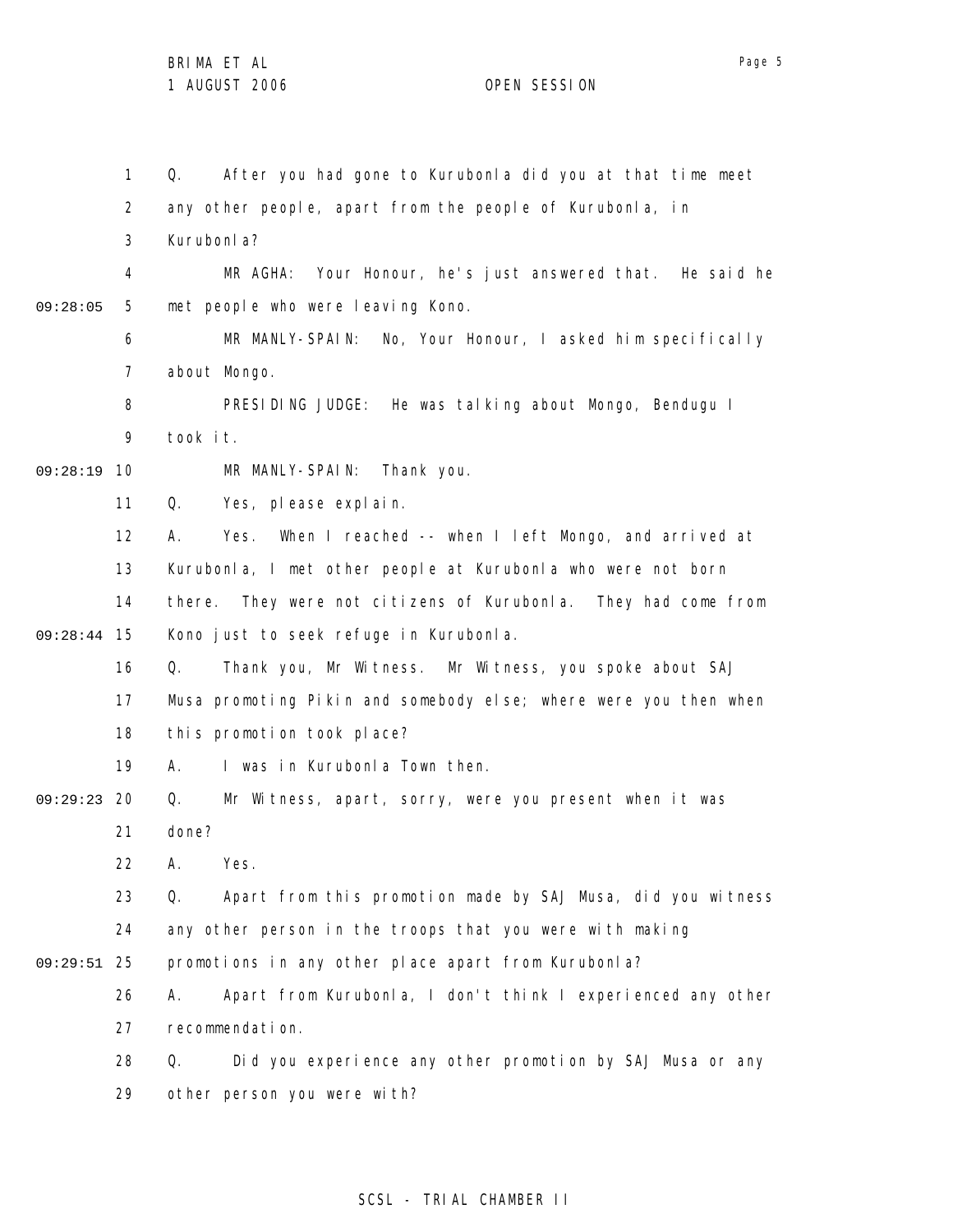1 2 3 4 5 6 7 8 9 09:31:05 10 11 12 13 14 09:31:37 15 16 17 18 19 09:32:13 20 21 22 23 24 25 09:32:32 26 27 28 29 09:30:48 A. No. Q. Thank you, Mr Witness. Mr Witness -- A. Yes. Q. -- do you know whether at the time you were with Savage, in Kono, whether there was any other group of SLAs operating in Kono? MR AGHA: Leading question, Your Honour, I'd object. PRESIDING JUDGE: I'll allow it. Go ahead. MR MANLY-SPAIN: Q. Thank you. A. Would you please repeat the question? Q. My question, Mr Witness, whether at the time you were with Sergeant Savage, whether you knew whether there was any other group of SLAs operating in Kono, apart from Savage's group? A. No. No SLA was in Kono. It was the RUF who were in charge of Kono. Q. Thank you. Mr Witness, you said that SAJ Musa organised the men in Colonel Eddie Town to march to Freetown; is that so? A. Yes. Q. At that time, do you know whether, did you know whether SAJ Musa was a married man? A. Well, yes. Q. Was he a married man? A. Yes. Q. Did you know whether he had children? A. Yes. Q. How did you know that, Mr Witness? A. Well, I can remember again when SAJ Musa lined up the troops, after we had left Colonel Eddie Town, when we were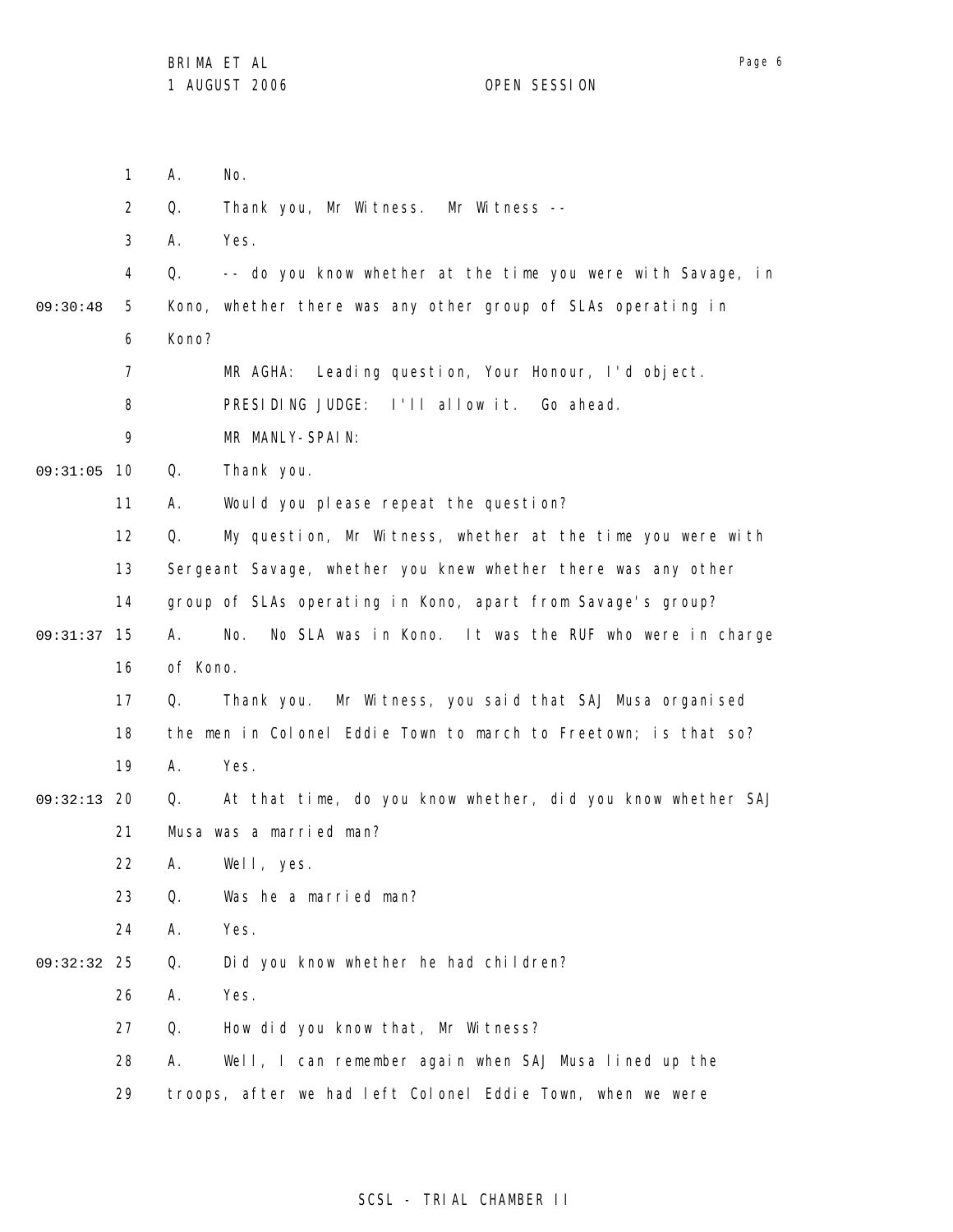|          | $\mathbf{1}$   | deciding to come to Freetown, he lined us up and tried to address   |
|----------|----------------|---------------------------------------------------------------------|
|          | $\overline{2}$ | us on how his wife, his children were at Pademba Road and that we   |
|          | 3              | should turn around and look around us to see our families that      |
|          | 4              | were with us. If we would be comfortable with the fact that his     |
| 09:33:29 | 5              | wife Tina, and his children, Small Musa, who were at                |
|          | 6              | Pademba Road, if that is comfortable for us, for us not to fight    |
|          | 7              | hard to reach Freetown, for him to be able to free his families.    |
|          | 8              | Then we told him that "Papay, it will be possible for you to        |
|          | 9              | reach Freetown and get your family where."                          |
| 09:33:56 | 10             | Thank you very much. Mr Witness --<br>Q.                            |
|          | 11             | Yes.<br>А.                                                          |
|          | 12             | -- can you estimate the number of fighters, the total<br>Q.         |
|          | 13             | number of fighters you left Kurubonla with?                         |
|          | 14             | That one, I can't count people one after the other to give<br>А.    |
| 09:34:34 | 15             | you the exact number of people, but the people were many.           |
|          | 16             | Did you, when you left Eddie Town, have with you any<br>Q.          |
|          | 17             | ci vi l i ans?                                                      |
|          | 18             | Yes.<br>А.                                                          |
|          | 19             | And do you know who these civilians were?<br>Q.                     |
| 09:35:00 | 20             | Well, I only knew that there were civilians who had been<br>А.      |
|          | 21             | arrested from various attacks, that we used to carry out and        |
|          | 22             | bring them to camp. They were with us and we took them as           |
|          | 23             | They were not civilians but I can know personally but,<br>families. |
|          | 24             | through the attacks, they were bringing them in, so I knew that     |
| 09:35:35 | 25             | they were civilians that we were trying to bring together. Yes.     |
|          | 26             | Q.<br>You recall that you said that some people from your group     |
|          | 27             | attacked Lunsar, and that you personally went on that attack?       |
|          | 28             | Yes.<br>Α.                                                          |
|          | 29             | Apart from Lunsar, did you go on any other attack?<br>Q.            |

SCSL - TRIAL CHAMBER II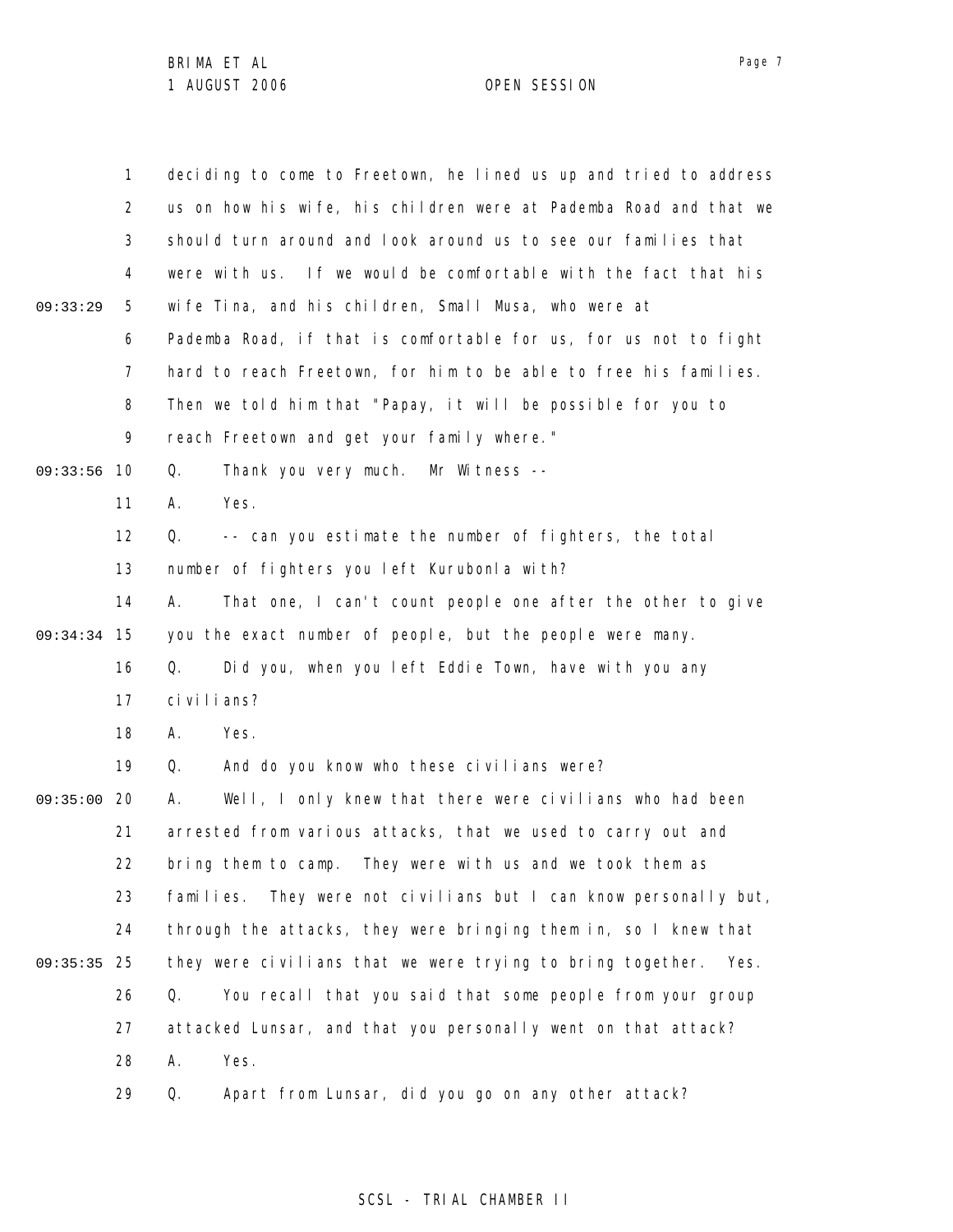1 2 3 4 5 6 7 8 9 09:37:00 10 11 12 13 14 15 09:37:24 16 17 18 19 09:37:47 20 21 22 23 24 25 09:38:11 26 27 28 29 09:36:35 A. Yes. Q. Can you please tell this Court? A. Like Rogberi, the bridge to cross over and Masiaka, which is at the junction where the road is leading to Makeni and Bo, and the other leading to Freetown. Q. Mr Witness, just to go towards the end of my cross-examination, my examination-in-chief, may I ask you: You said that when you were with Savage, Savage killed 47 people and these people were brought to him by one RSM. Do you know the name of this RSM? A. Yes. Q. What is the name of the RSM? A. It was RSM Tee. Q. Thank you. And is it the same RSM Tee whose name you, or designation you spelt for us yesterday as T-E-E? A. Yes. Q. Thank you. Mr Witness -- A. Yes. Q. -- do you know where Savage is presently? A. Yes. Q. Where is he? A. Well, Savage, the information that I am receiving about Savage is that he is at Pademba Road. Q. What about Staff Alhaji? I want to ask you because at one stage you called him Staff Alhaji and -- JUDGE SEBUTINDE: Mr Manly-Spain, do we understand Pademba Road to mean Pademba Road Prison? MR MANLY-SPAIN: Q. You mean Pademba Road Prison? Thank you, Your Honour?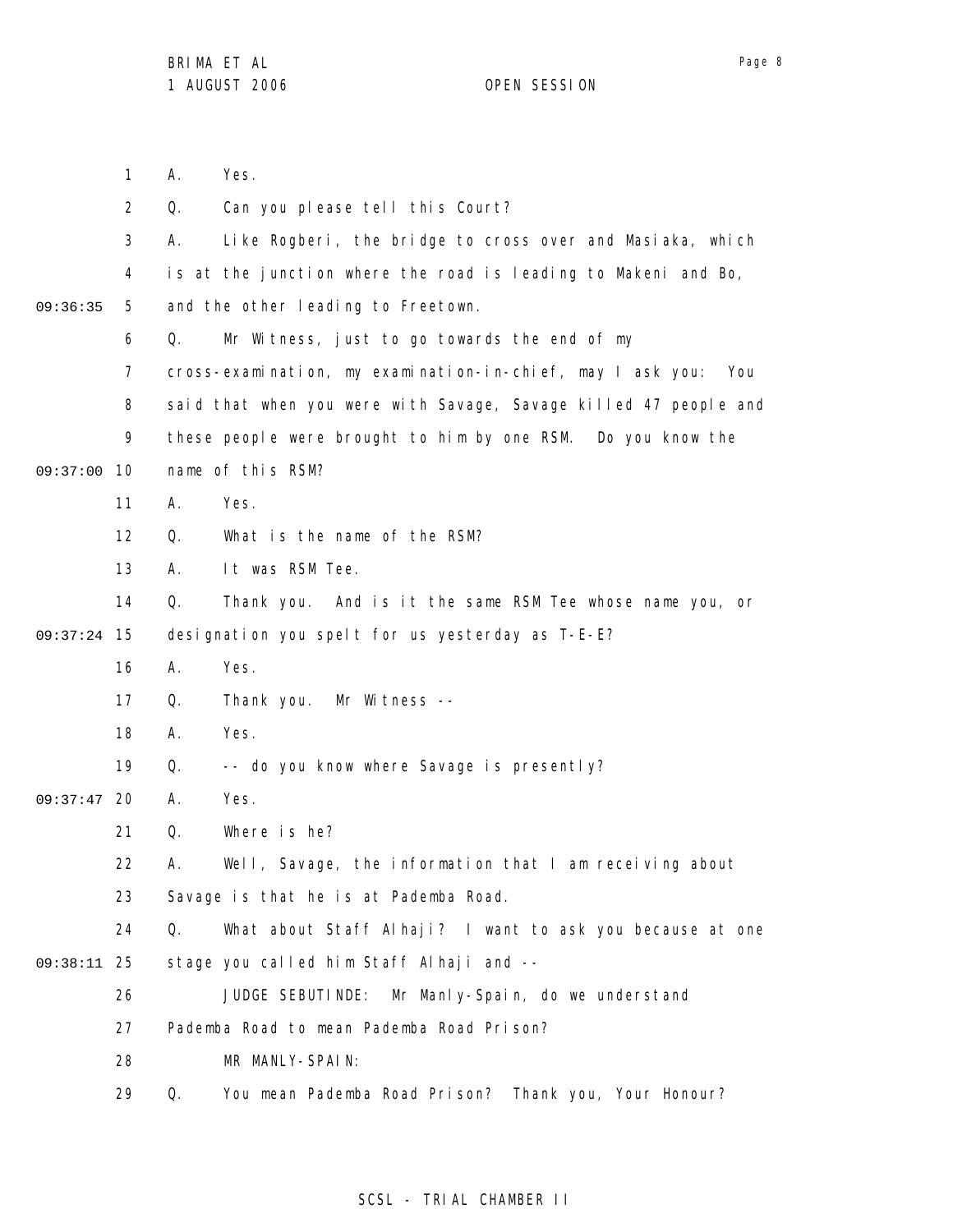1 2 3 4 5 6 7 8 9 09:38:59 10 11 12 13 14 15 09:39:28 16 17 18 19 09:39:50 20 21 22 23 24 25 09:40:22 26 27 28 29 09:38:35 A. It's not the Pademba Road. It's the prison itself that I'm talking about; the Pademba Road Prison. Q. Okay. A. Okay. Q. Mr Witness, you referred to at one time Staff Alhaji and at another time Staff Alhaji Bayo. Are they one and the same person; Alhaji and Alhaji -- Staff Alhaji and Staff Alhaji Bayo? Were you referring to the same person? A. Yes. Q. Thank you. Do you know, Mr Witness, where Staff Alhaji Bayo is presently? A. Right now, as I'm sitting here, talking to this Court, I do not know where he is. Q. Mr Witness, finally, I want you to go to Masiaka. You told us that at Masiaka Johnny Paul Koroma told you that the AFRC was no more, or words to the effect that -- and that you should all go and find some place to hide; is that so? A. Yes. Q. And you also told us that at that time Johnny Paul Koroma was the commander, was in command of the SLAs that were at Masiaka? A. He was the chairman for AFRC. He was the chairman for AFRC. Q. On, after that date, did you come across Johnny Paul Koroma again? A. No. Q. From that time on, did you and the other SLAs who were at Masiaka, take orders from any other person? MR AGHA: It's a leading question, Your Honour. I'd object

# SCSL - TRIAL CHAMBER II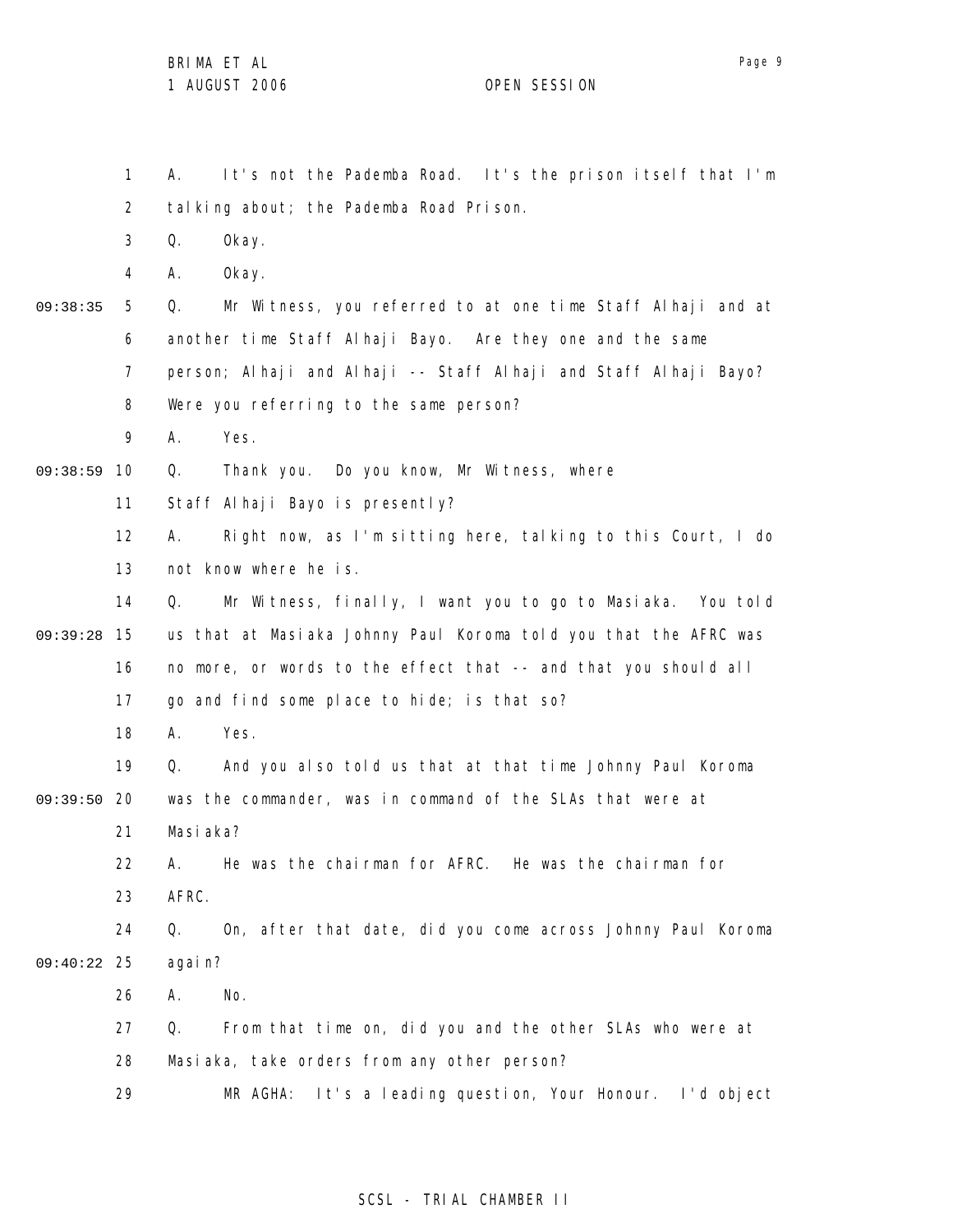1 2 3 4 5 6 7 8 9 10 09:41:21 11 12 13 14 15 09:41:42 16 17 18 19 09:42:01 20 21 22 23 24 25 09:42:16 26 27 28 29 09:40:53 to that. PRESIDING JUDGE: I'll allow that. That's barely leading, Mr Agha. MR MANLY-SPAIN: Q. Yes, Mr Witness. A. Yes. It was SAJ Musa who was the commander who was with the SLAs. Q. Finally, was that the situation that SAJ Musa was the commander from whom you took orders until his death at Benguema? A. Yes. Yes. MR MANLY-SPAIN: That will be all. Thank you very much, Mr Witness. THE WITNESS: Okay. Thank you too. PRESIDING JUDGE: Mr Agha? MR AGHA: Your Honour, as I indicated yesterday, I will be applying for an adjournment in my cross-examination. There are two applications I'd like to make this morning and also a response, if that's permissible. The first application -- PRESIDING JUDGE: Response to what? MR AGHA: Well, there was a motion filed yesterday, which technically the Defence are now in breach of. PRESIDING JUDGE: I see. All right. Well, let's deal with them one at a time then. MR AGHA: So, the first application is for an adjournment until Thursday morning to enable the Prosecution to prepare for cross-examination. As Your Honours are aware, one of the purposes of cross-examination is to test the evidence of the witness. Hence,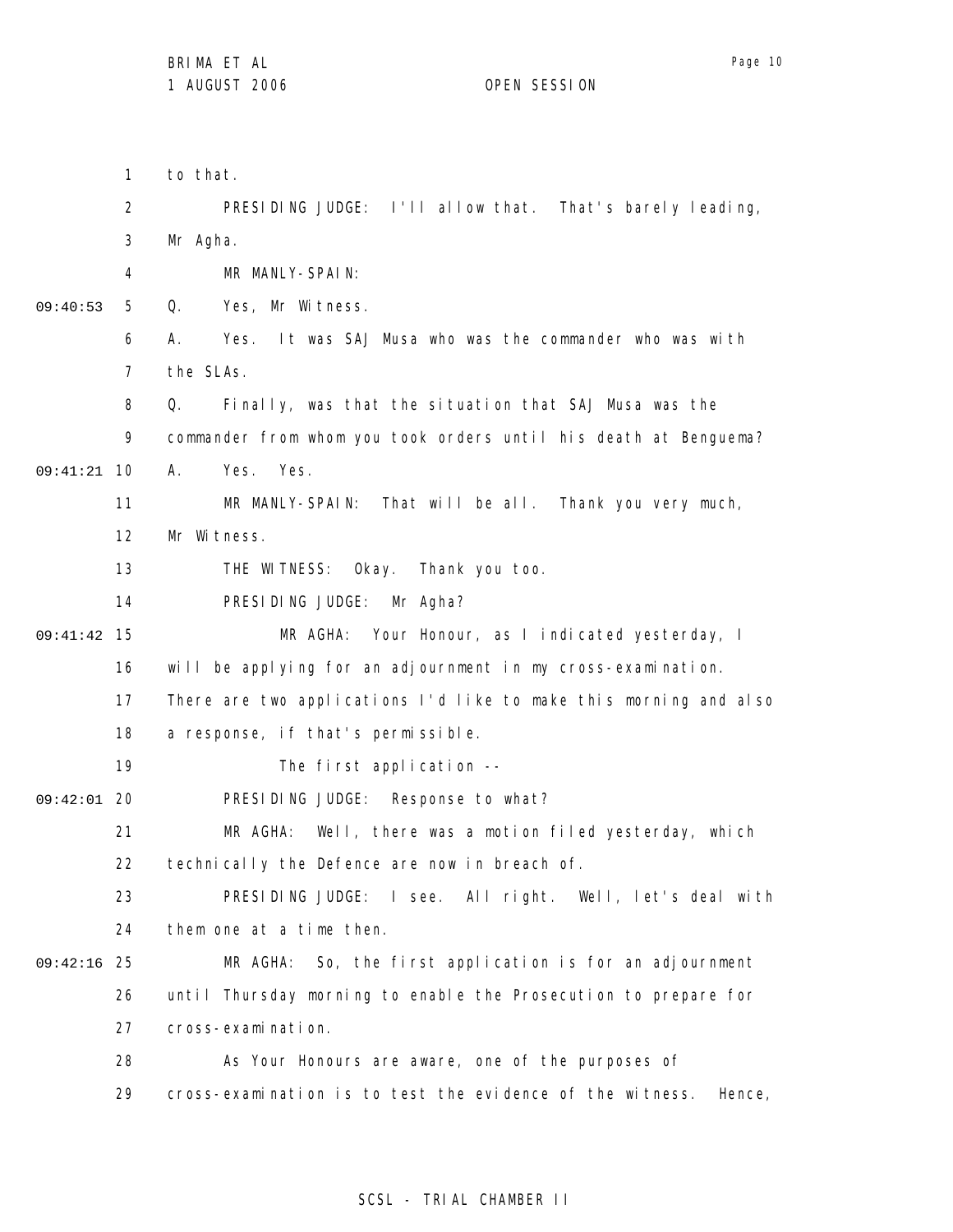1 2 3 4 both the Prosecution and Defence are given adequate time to carry out their investigations into the witness for credibility and the truth of his evidence that he is likely to give, in terms of reliability.

09:42:47

5 6 7 By order of 9 May, the Prosecution was given 21 days rolling disclosure of identities, so that it could indeed carry out those investigations, based on the summaries provided.

8 9 09:43:08 10 11 12 13 In most cases the Prosecution has received far less than 21 days' disclosure of Defence witnesses' identity. For instance, the Koinadugu witnesses, the first of which started after eight days of his identity being disclosed. Nevertheless, the Prosecution has been reluctant to request adjournments and has tried to plough on wherever possible.

14 15 09:43:28 16 17 18 Indeed, the Prosecution appreciates the difficulties which my learned friends have been facing in producing witnesses, in recent weeks, and which has been well-aired before this Trial Chamber. But the Prosecution should not be prejudiced on account of the Defence's non-compliance with this Court's orders.

19 09:43:50 20 21 22 On the status conference on 28th July, or 26th, I apologise, I brought to the Court's attention my fear that the Prosecution may need to seek adjournment for insider-type witnesses for whom we need time to investigate.

23 24 25 09:44:07 26 27 28 29 The submission of the Prosecution is that this witness's evidence falls squarely within that bracket. The identity of this current witness was released to the Prosecution on 21 July, that is less than 10 days ago, along with 18 other witnesses. He is listed as number 37 on the list and we did not receive formal notification that he was coming to give evidence until the morning of the status conference on 26 July, approximately five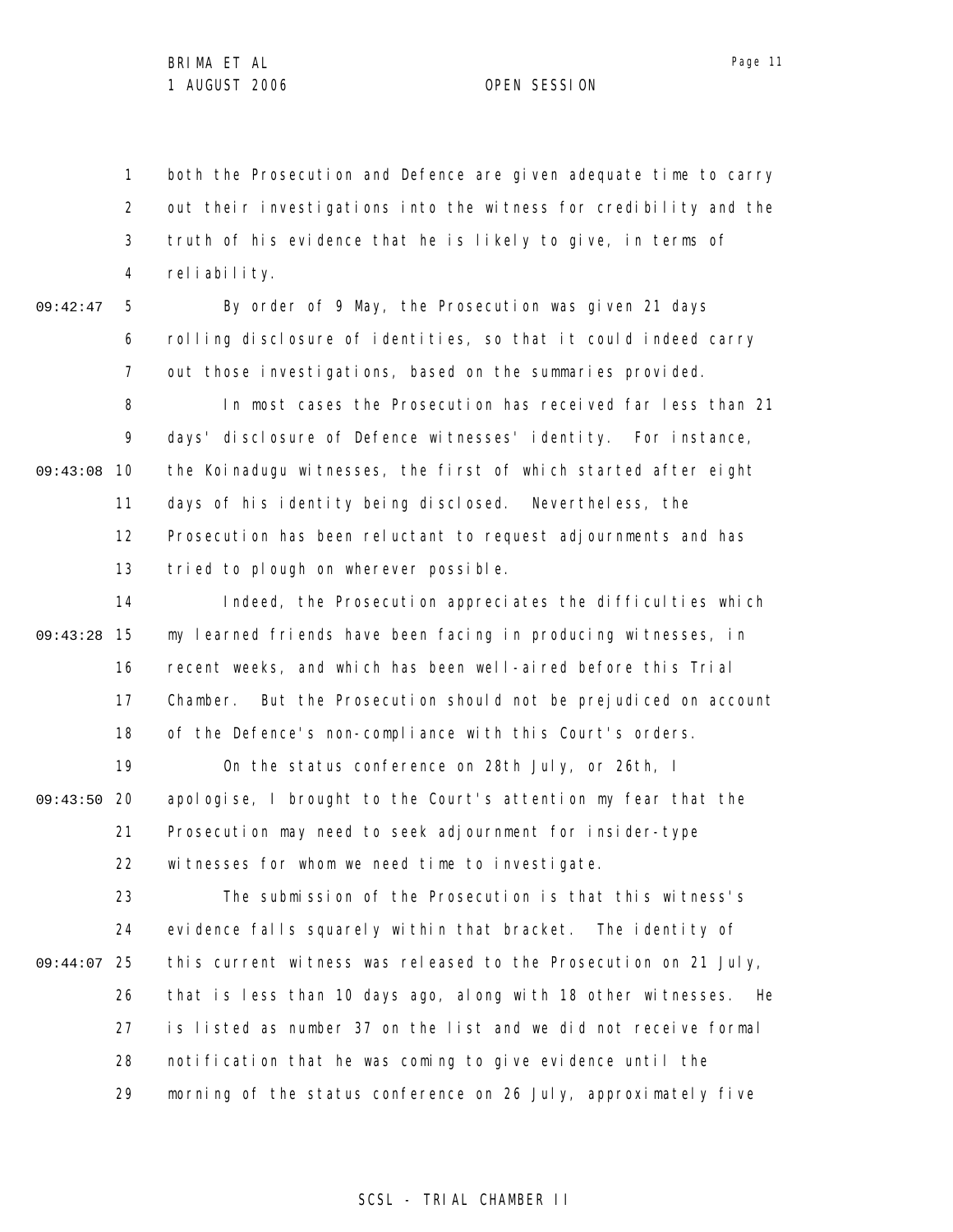1 2 3 days ago. Until that time we were investigating on the same summary which Your Honours have before you which largely deals with Kono.

4 5 6 7 8 9 09:45:12 10 11 12 13 09:44:47 On the evening of 26 July, following the status conference, this summary was added to by another small summary of about 12 lines including SAJ Musa's muster parade at Masiaka. Only at 6 p.m. on Sunday evening did we receive a further additional summary indicating that the witness would deal with Tombodu and Savage, SAJ Musa and Kurubonla, Colonel Eddie Town and Freetown and then in the scantiest of detail. The Prosecution therefore seeks an adjournment to investigate the new evidence which in essence is scant in detail, the Prosecution heard about late, and for the first time in reality, yesterday morning.

14 15 09:45:33 16 17 18 19 09:45:56 20 The Prosecution relies on the Presiding Judge's observation on the status conference of 25 July and I will just read that very briefly, in part. It says: "As I say you have 10 witnesses in Freetown. I would look into the possibility of getting them or witnesses from the nearest district and if the Prosecution is in any way prejudiced by not having enough notice we can still hear the evidence-in-chief of those witnesses."

21 22 23 24 So the submission of the Prosecution is that we be allowed to adjourn our cross-examination until Thursday morning and that in the meantime the evidence-in-chief of other witnesses can be heard. So that is the first application.

25 09:46:17 26 27 28 29 PRESIDING JUDGE: All right. We will deal with that first. Does the Defence have any objection to that application? MR GRAHAM: Good morning, Your Honours. Your Honours, we have a few submissions in response to what my learned friend has said before this Court this morning.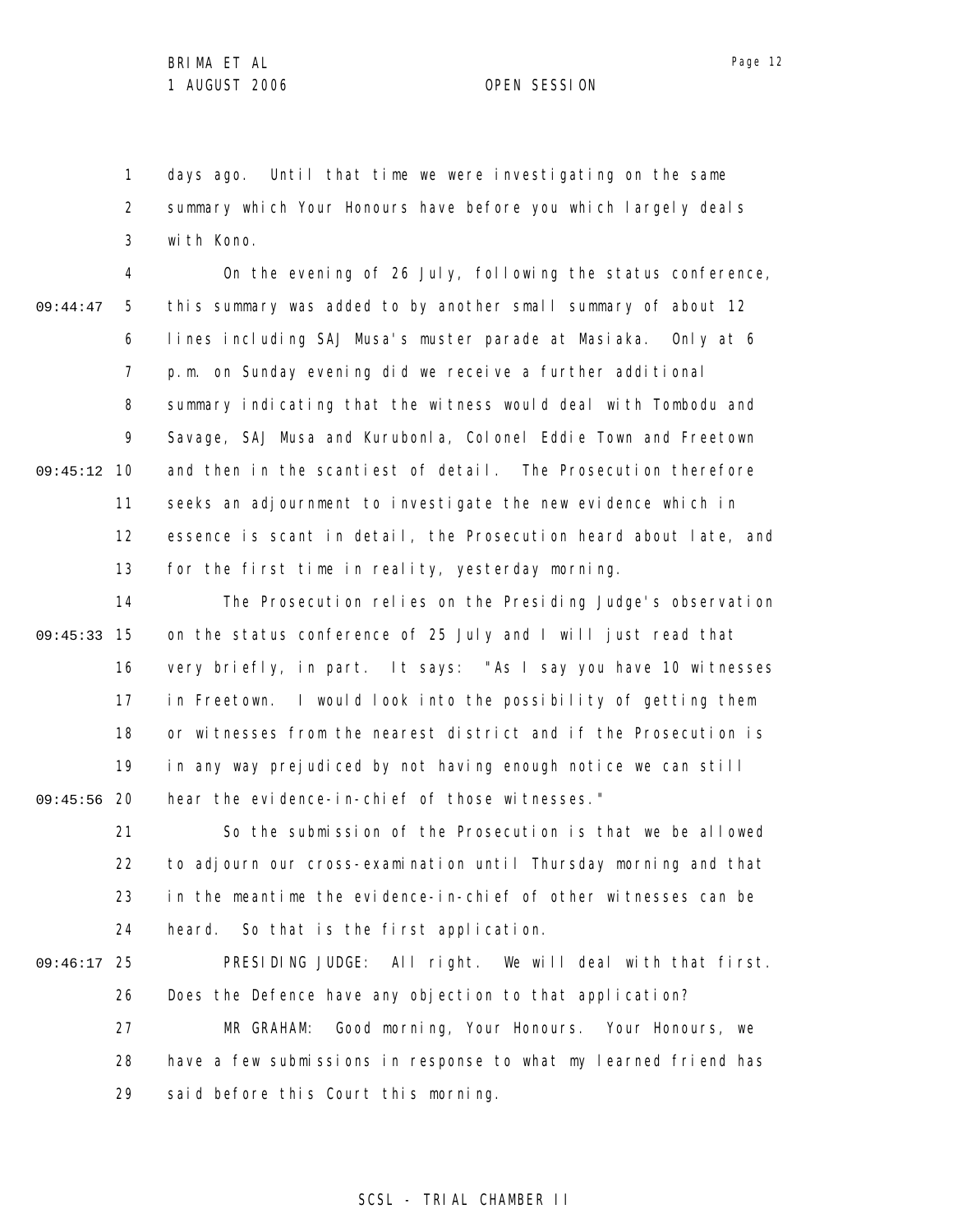1 2 3 4 5 6 7 8 9 09:47:23 10 11 12 13 14 15 09:47:50 16 17 18 19 09:48:01 20 21 22 23 24 25 09:48:21 26 27 28 29 09:46:58 Regarding the evidence that has been given by the witness, we submit that the evidence is not entirely new. Your Honours, the OTP has led evidence through its witnesses. Testimony which is replete with accounts of what happened in Tombodu, the role of Savage and Staff Alhaji. Their witnesses have also given evidence in this Court as to Superman's command position in Kono. Your Honours, further, I humbly submit that the Prosecution have had three or more years to investigate these matters which is the subject matter of the testimony before this Court. Your Honours, I do not know what they are going to investigate now. PRESIDING JUDGE: Mr Graham, just so that I understand you fully, you are saying virtually that because the Prosecution has called evidence, virtually, the Defence doesn't need to give any notice of any witnesses they call because the Defence, the Prosecution, has already raised the evidence; is that what you are saying? MR GRAHAM: That is not what I'm saying, Your Honours. That is not what I'm saying. PRESIDING JUDGE: Well, that's what it sounded like to me. You've said that the Prosecution witnesses have given evidence on these matters, and it seems to follow from your argument that, therefore, the Defence can call any evidence it likes to be on the same matters without giving the Prosecution notice of exactly the content of each Defence witness's statement. Have I got you right there or not? MR GRAHAM: Your Honours, with great respect, I think that you have not got me right. My submission was that the matters which my learned friend has referred to, in respect of the additional information, which has been provided to them within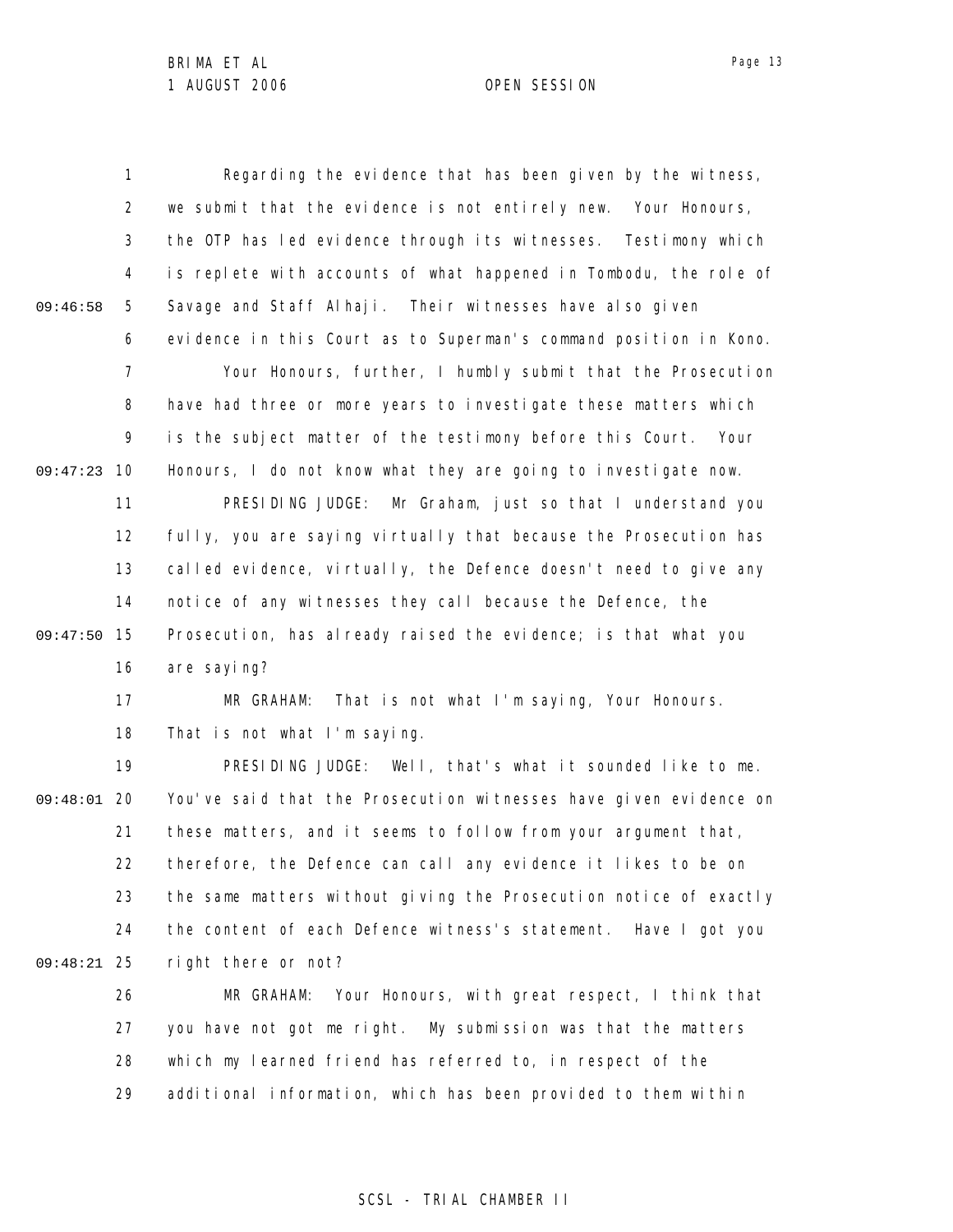1 2 3 4 5 6 7 8 9 09:49:18 10 11 12 13 14 15 09:49:39 16 17 18 19 09:50:00 20 21 22 23 24 25 09:50:22 26 27 28 29 09:48:55 the past few days, these are some of the matters which also come up when these witnesses come in and then we talk when new matters come up, and as and when they come up we communicate this information to our learned friends on the other side. Your Honours, they have not told this Court the harm or injury that they have suffered as a result of receiving the additional summaries, as at the time that they claim they received that. But, Your Honours, the point still remains that the evidence which has been led in this Court is not new. I mean, the OTP has led substantial evidence as to what happened in Tombodu. The issue of the credibility of the witness, Your Honours, I believe can be tested through cross-examination. Your Honours, these are the comments that I have to make in respect of the submission. Your Honours, also, the issue of adjournment also affects our Defence strategy as well because, Your Honours, the outcome of the cross-examination by the OTP, to a certain extent, also impacts the testimony of the witnesses that follow, in terms of the order and it also impacts our Defence strategy to a great extent. And, Your Honours, it is also our humble submission that if the Defence, sorry, the OTP is requesting an adjournment in respect of this matter, then we also be allowed to also have an adjournment in respect of calling witnesses because, Your Honours, as I've said, we are also still struggling with the issue of getting witnesses in here before this Court under great stress. We have another witness coming in after this witness. And, Your Honours, there are problems associated with the -- PRESIDING JUDGE: Let's not go into those problems again, Mr Graham. Stick to this application, please.

# SCSL - TRIAL CHAMBER II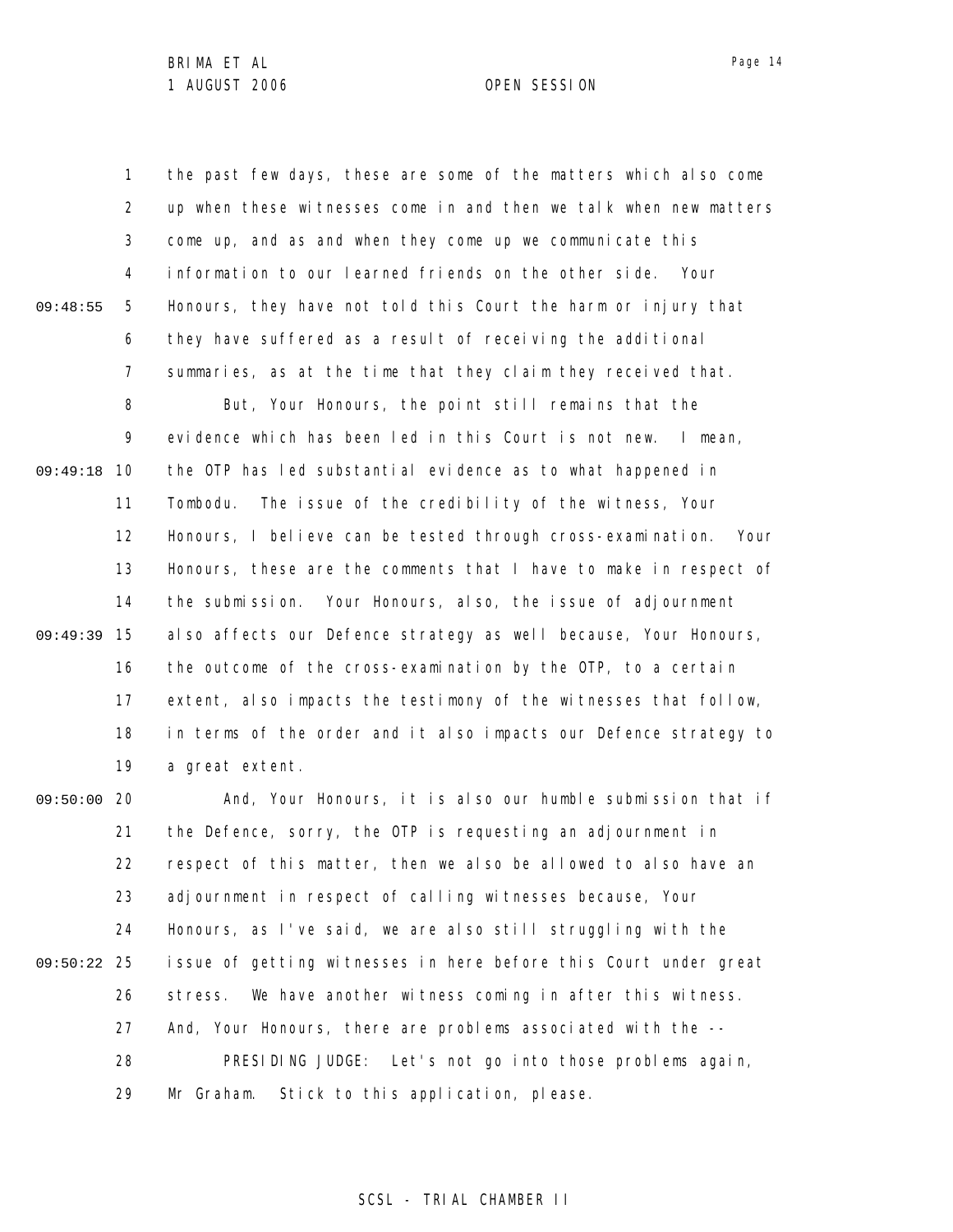1 2 3 4 5 6 7 8 9 09:51:13 10 11 12 13 14 15 09:51:31 16 17 18 19 09:51:51 20 21 22 23 24 25 09:52:09 26 27 28 29 09:50:54 MR GRAHAM: So, Your Honours, I mean, that is my submission. I leave it in Your Honour's hands. But these are the submissions from the Defence in respect of what my learned friend has submitted before the Court this morning. JUDGE DOHERTY: Mr Graham, you have not refuted or commented on the times given by Mr Agha of the notice and the summaries. I presume therefore you do not dispute those? MR GRAHAM: Yes, Your Honours. Once again the content of these summaries, as I said, related to evidence which has been led by the Prosecution in this Court. The issue of Savage, and his role in Tombodu, has been led before this Court. Your Honours, that is why I was saying that if the Prosecution says that they need time to investigate the issue is that it is my humble submission that what exactly are they going to investigate? Because they knew the matters that he referred to, that were served to them over the weekend, the issue of this evidence in Kono, has been led by the OTP before this Court. PRESIDING JUDGE: But you -- go ahead. JUDGE SEBUTINDE: Mr Graham, I just want a clarification: Apart from the summary for this witness that was filed with a large document on 25 May we, on the Bench, have received one more additional summary of this witness -- I'm not sure of the date as to when this was filed; is it just one more additional or two additional summaries? MR GRAHAM: I think there are two. JUDGE SEBUTINDE: With respect to witness 023? MR GRAHAM: Two additional summaries. JUDGE SEBUTINDE: Could you just give us the dates of when those were disclosed?

### SCSL - TRIAL CHAMBER II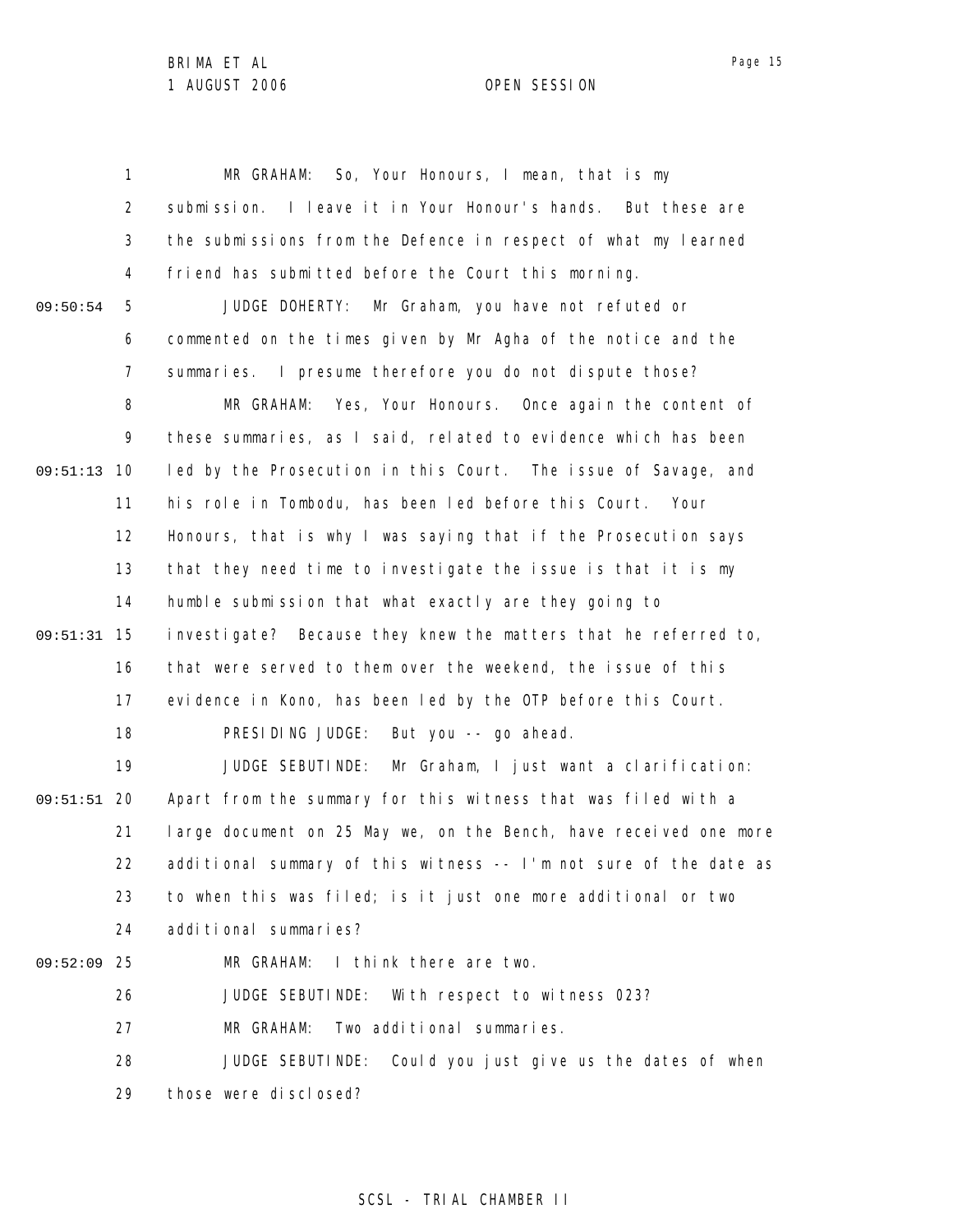1 2 3 4 5 6 09:52:45 MR GRAHAM: Your Honours, I believe one summary was filed in response to an order that was made here in this Court, given as a deadline to file all additional summaries. In respect of the, I think an additional summary that was served over the weekend, relating to the testimony that the witness was going to give regarding Tombodu.

> 7 8 JUDGE SEBUTINDE: So you can't specify the dates when these were disclosed?

9 09:53:00 10 11 12 13 MR GRAHAM: Your Honours, I know on Sunday, this past Sunday, the second summary was served on the OTP this Sunday. This past Sunday. Your Honours, I'm not quite certain about the date. I can reconfirm. My learned friends inform me that I think the first additional summary was filed on Thursday.

14 09:53:30 15 16 17 18 19 09:53:51 20 MR AGHA: The first additional summary which is this one and deals with Masiaka was filed on 26 July, after the status conference, when it was first indicated that this witness would be one of the four witnesses who, at that time, the Defence suggested they may be calling and, of those four who were indicated, two have now been dropped, or at least not being called within this batch.

21 22 23 24 We then received the final summary, roughly at 6 p.m. on Sunday evening, which arrived in our office, and it goes far beyond -- or let me just give this Honourable Court an example of the summaries is my second application.

25 09:54:13 26 27 28 29 This learned Court has heard the evidence which this witness has given in respect of his leaving Savage, going to Colonel Eddie Town promotions, Freetown, et cetera. All the summary says, and this is received at 6 p.m. Sunday evening: "Witness will testify that later he joined SLA troops in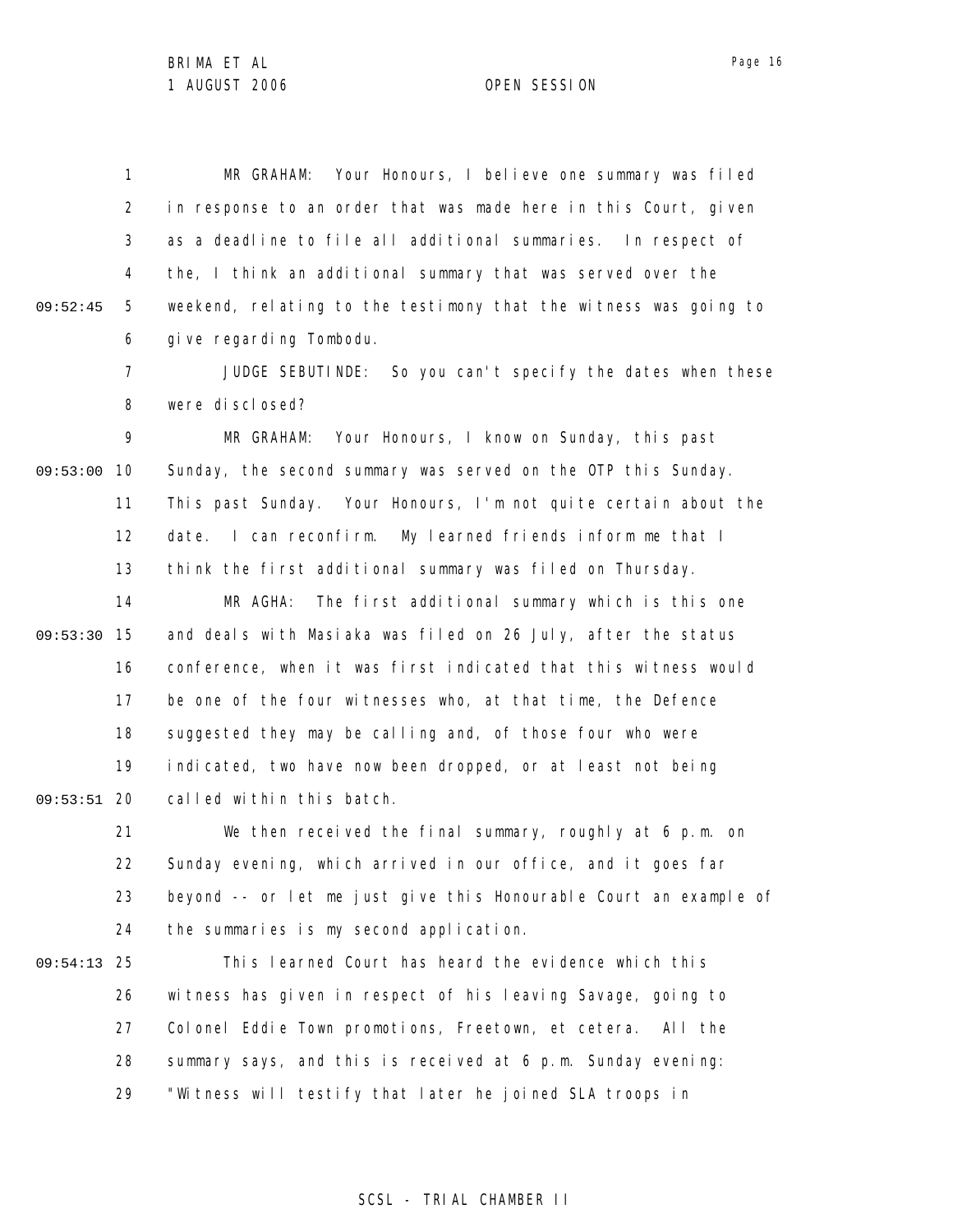|          | $\mathbf{1}$ | Koinadugu District and eventually made his way with the fighting   |
|----------|--------------|--------------------------------------------------------------------|
|          | 2            | forces to Colonel Eddie Town and then to Freetown.<br>Witness will |
|          | 3            | testify about injuries he sustained on his leg during movement to  |
|          | 4            | Freetown, the treatment he received at Kono hospital, in           |
| 09:54:48 | 5            | Freetown, and his retreat to Makeni and Bombali District."         |
|          | 6            | Now my learned friend seems to be indicating that because          |
|          | 7            | we lead evidence we ought to be able to cross-examine.             |
|          | 8            | PRESIDING JUDGE: I am not -- well, this can come in your           |
|          | 9            | reply.                                                             |
| 09:55:02 | 10           | MR AGHA:<br>In my reply.                                           |
|          | 11           | PRESIDING JUDGE: But I am not sure --                              |
|          | 12           | MR AGHA:<br>But that in short is what it amounts to.               |
|          | 13           | MR GRAHAM: Your Honours, if just by way of further                 |
|          | 14           | I think that the inadequacy of the summaries ought to<br>comment.  |
| 09:55:13 | 15           | be looked at in two context. In the sense that first, Your         |
|          | 16           | Honours, if there is matter in the statements or interview notes   |
|          | 17           | that we have, which we don't disclose in the summaries, that       |
|          | 18           | raises an issue of inadequacy but, Your Honours, if we talk to     |
|          | 19           | the witnesses when they come in, and additional matters come up,   |
| 09:55:35 | 20           | which are not contained in the original statements, then we        |
|          | 21           | disclose that to the OTP as and when it comes. You know, I         |
|          | 22           | think, Your Honour, that is a distinction that I think that we     |
|          | 23           | ought -- we can give them the summaries that we have in the        |
|          | 24           | witness list.                                                      |
| 09:55:50 | 25           | PRESIDING JUDGE: All right, we are getting off the track           |
|          | 26           | That is going to be the subject of the next submission<br>here.    |
|          | 27           | with Mr Agha. We are dealing now with the Prosecution              |
|          | 28           | application for an adjournment until Thursday morning.             |
|          | 29           | Your Honours, I think I've made my fair<br>MR GRAHAM:<br>Yes.      |

# SCSL - TRIAL CHAMBER II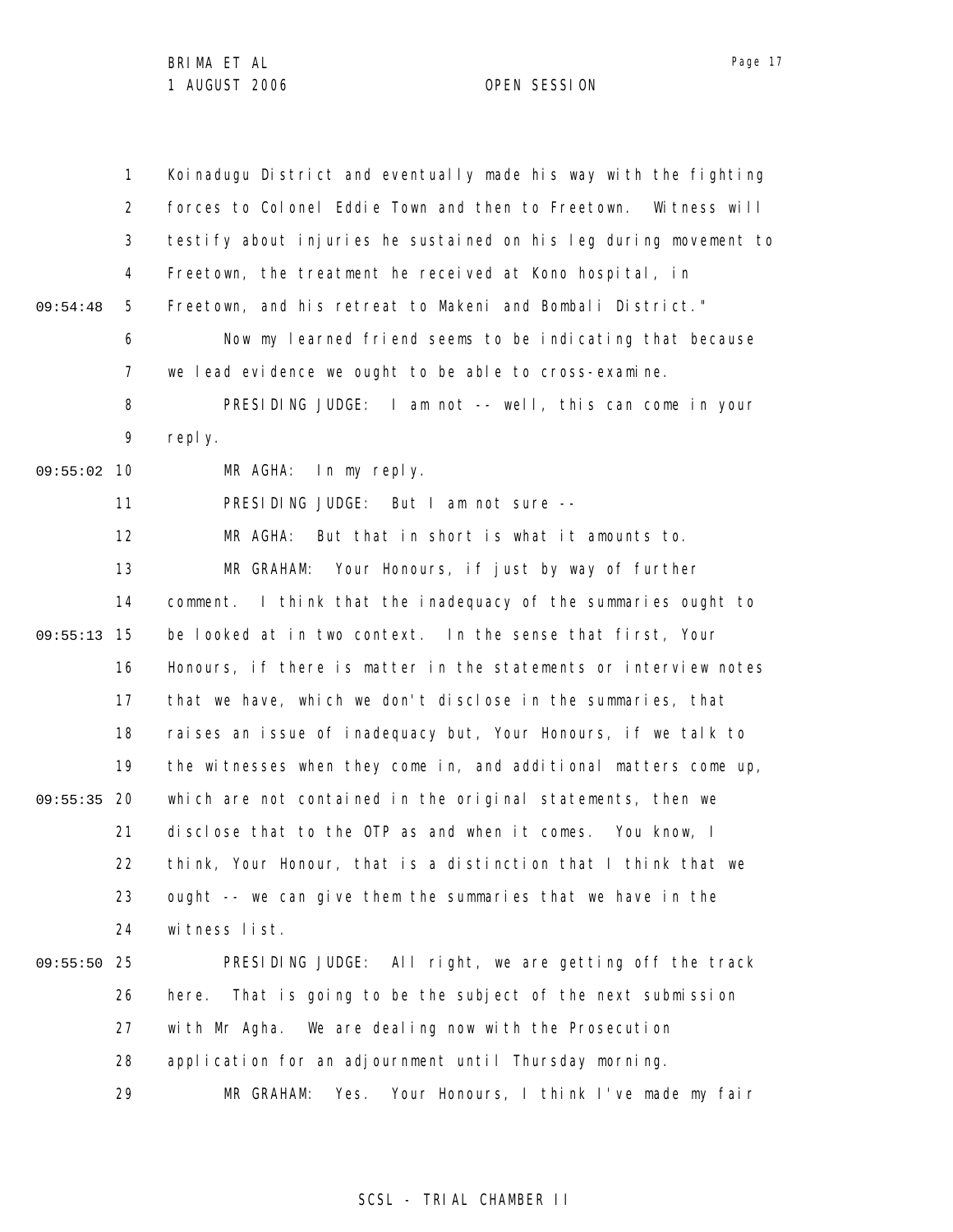1 2 3 4 5 6 7 8 9 09:56:43 10 11 12 13 14 09:57:04 15 16 17 18 19 09:57:21 20 21 22 23 24 09:57:32 25 26 27 28 29 09:56:22 submissions in that regard. We will leave that entirely --PRESIDING JUDGE: I'm a little bit staggered by your approach, Mr Graham. Firstly, the identity of this witness, here, was released less than 10 days ago, and summaries were being served on the Prosecution as late as Sunday. And it's only Tuesday now. Do you say that is perfectly excusable on behalf of the Defence, that the Prosecution should have no come-back about time to prepare? MR GRAHAM: Your Honours, that is not my submissions. Your Honours, I am saying that -- I submit that I do not believe that they have suffered, I mean, any harm or injury. PRESIDING JUDGE: Well, you say that because they've led evidence on these districts and events. But are you saying that they should have anticipated that a witness such as 023 would be called and they should have anticipated the content of this witness's evidence and, therefore, are unreasonable in asking for an adjournment to prepare to cross-examine this witness? MR GRAHAM: Your Honours, I leave that entirely in the hands of the Court. PRESIDING JUDGE: Well, what is your basis for asking for an adjournment yourself on behalf of the Defence? Is that in pure retaliation? MR GRAHAM: Certainly not, Your Honour. Certainly not. Certainly not. PRESIDING JUDGE: Why would you need an adjournment simply because the Prosecution wants an adjournment until Thursday morning to prepare to cross-examine? MR GRAHAM: Your Honours, I did submit that the issue of the cross-examination of the witness, the outcome of the

# SCSL - TRIAL CHAMBER II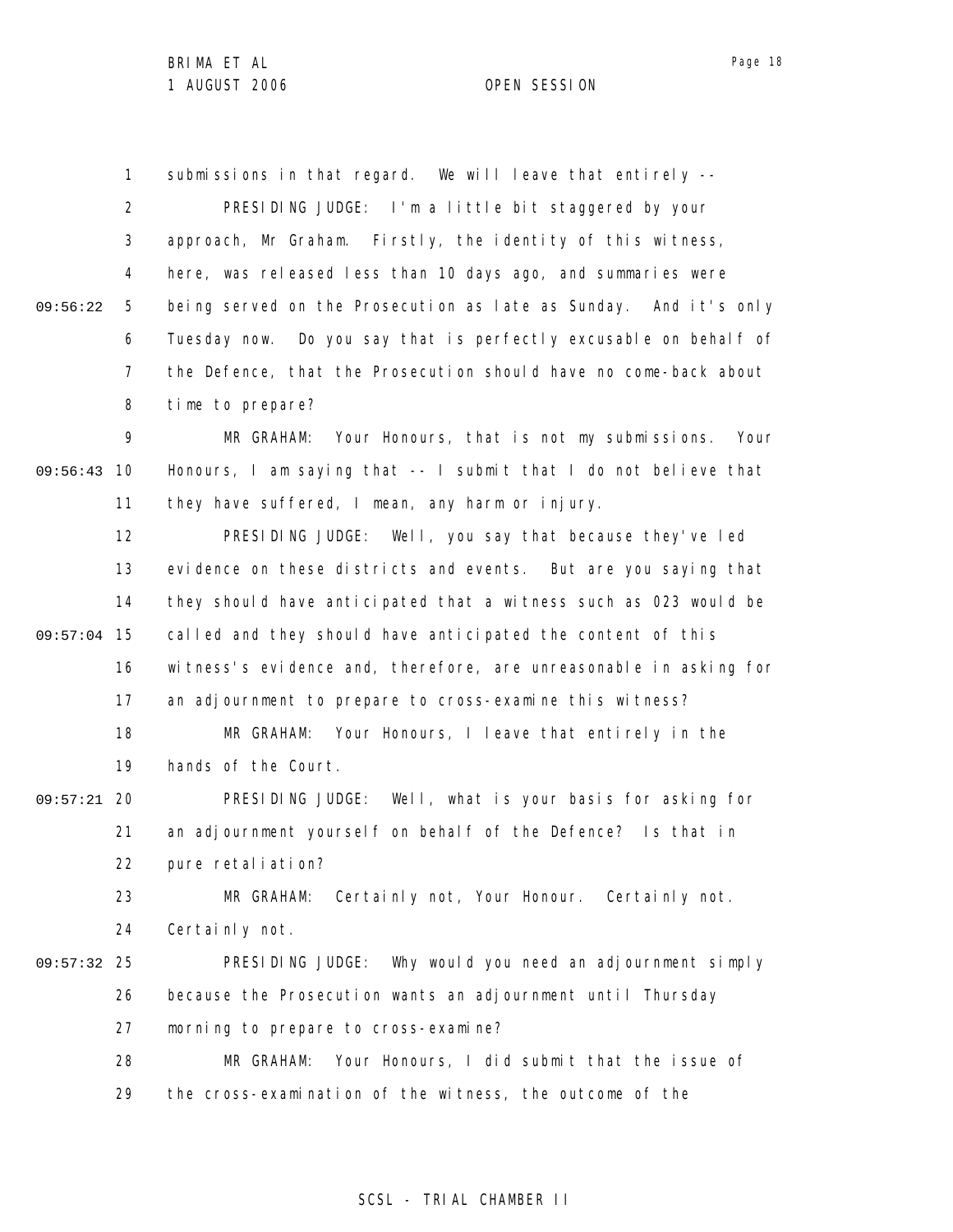1 2 3 4 5 6 7 8 9 09:58:49 10 11 12 13 14 15 09:59:11 16 17 18 19 09:59:28 20 21 22 23 24 25 10:01:07 26 27 28 29 09:58:04 cross-examination, may also impact our decision whether to call witnesses that may follow this very witness who is before this Court. And, Your Honours, probably that would have been the subject matter of a separate submission before this Court. I hold my horses and probably address this issue of the next witness at the appropriate time. PRESIDING JUDGE: We don't need to hear from you in reply, Mr Agha. We will grant the application. The cross-examination of this witness will be deferred until Thursday morning; that's 3 August. MR AGHA: Thank you, Your Honours. PRESIDING JUDGE: Well, now, I think we should allow this witness to leave before we go onto the next submissions. Mr Witness, your cross-examination --THE WITNESS: Yes. PRESIDING JUDGE: -- your cross-examination by the Prosecution is going to be deferred until Thursday of this week. That is Thursday, 3 August, the day after tomorrow. So you will be required to come back into this Court to give evidence at 9.15 on Thursday. In the meantime, you are not permitted to discuss your evidence, or this case, with any other person. Now, if you will just sit there, the Court attendant which make arrangements so that you can be taken from the Court. [The witness withdrew] PRESIDING JUDGE: Now, you have another application, Mr Agha? MR AGHA: Yes, Your Honour. This second application is for the Court to order the Defence to hand over the statement of the Defence witness so that we may test his credibility. I have

# SCSL - TRIAL CHAMBER II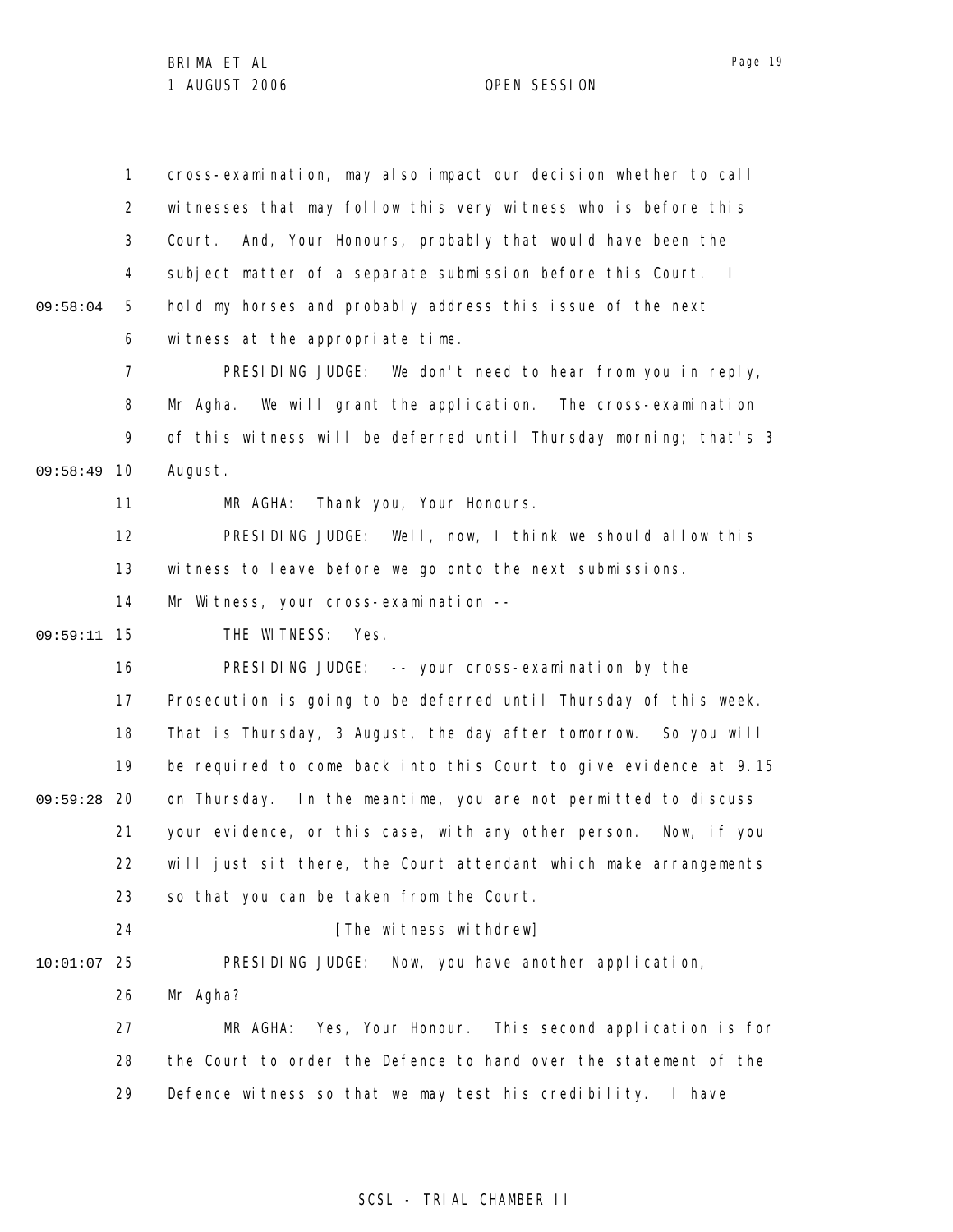1 2 3 4 al ready requested this from the Defence a couple of times yesterday but, as yet, have received no positive response. So unless they are now prepared to say that they will give it then I needn't make this application.

PRESIDING JUDGE: Yes; the Defence wish to respond to that

10:01:47

5

7

6 application?

MR GRAHAM: Yes, Your Honour.

8 9 10 10:02:00 11 12 13 14 MR AGHA: Well, actually, Your Honour, I'm just asking whether they would or they wouldn't because if they are not going to then I would make the submissions as to why we would like it. PRESIDING JUDGE: Well, that's what I was referring to. MR GRAHAM: Your Honours, I would ask my learned friend to make his submissions in that regard for a formal order for the statements and we will respond to that.

15 10:02:20

PRESIDING JUDGE: Go ahead, Mr Agha.

16 17 18 19 20 10:02:38 21 22 23 24 25 10:02:57 MR AGHA: Thank you, Your Honours. Now, as I've mentioned, the Prosecution would seek an order from this Court for the disclosure of the Defence witness statement so that we may test the credibility of the witness. We rely on the fact that so much fresh information has been provided this morning, from the witness, that we would require the statement to test the credibility of the witness. The Prosecution does not consider that the new information provided to us at 6 p.m. on Sunday is either sufficient for notice for us to prepare, and hence our adjournment application, and it's insufficient in detail.

26 27 28 29 This comes back again to the sufficiency of summaries, which we've traversed time and again. The Prosecution submits that it falls well short of the requirements of Rule 73ter which provides that a summary of facts on each witness will testify.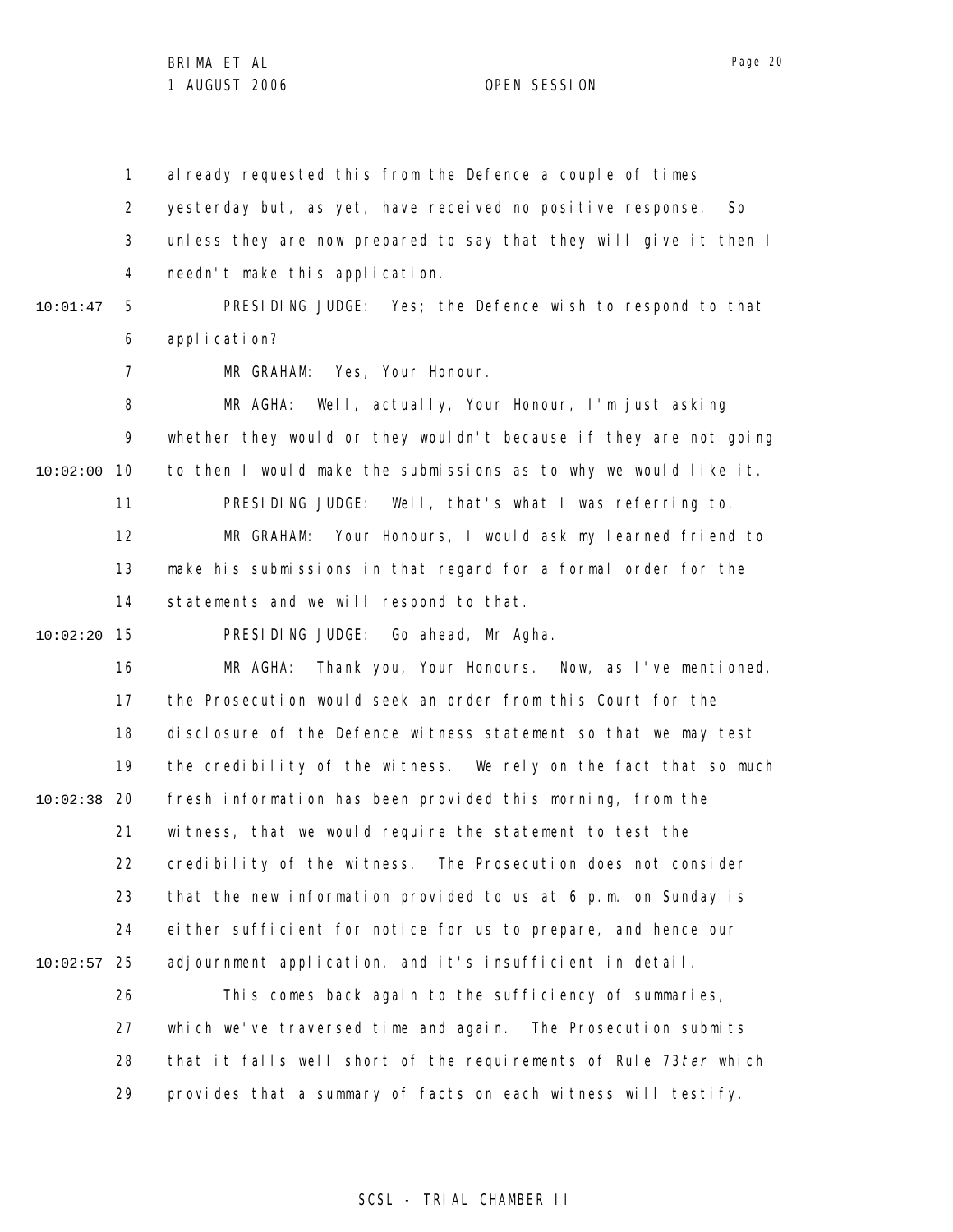Page 21

1 2 3 4 That is the obligation of the Defence, to provide a summary of facts on which each witness will testify. And indeed, this Honourable Court, in making an earlier order, had asked for the Defence to review their summaries.

10:03:36

5 6 7 8 9 10 10:03:59 11 12 13 14 15 10:04:31 16 17 18 19 20 10:05:03 21 22 23 24 25 10:05:46 Now, notwithstanding that, not only are we getting these summaries very late, but they are also very scant in their detail. Now, the new areas which would include, and which are not covered in any of the three summaries we received, are the fact that the witness was a vigilante before joining the army. Secondly, his deployment in Kono as a vigilante. Thirdly, his deployment in Kono prior to the coup. Fourthly, killing of soldiers by civilians during ECOMOG intervention. Fifthly, numerous detailed killings at Tombodu. Sixthly, Commander 05 in Koinadugu. Seventhly, attack on Mongo Bendugu. Eighthly, march to Colonel Eddie Town. Nine, muster parade at Colonel Eddie Town addressed by SAJ Musa. Ten, Junior Lion handing over charge to SAJ Musa. 11, AFRC members in custody at Colonel Eddie Town. 12, SAJ Musa restructuring battalions, naming battalions at Colonel Eddie Town. 13, attack and advance on Lunsar, Mile 38, and Waterloo. 14, attack on Benguema. 15, death of SAJ Musa. 16, 05 taking over command on SAJ Musa's death. 17, attack on Freetown. 18, witness's visits to State House. 19, not seeing AFRC members at State House. 20, the communication systems referred to. 21, jet attacks on Freetown. The use of drugs, promotions by SAJ Musa, et cetera.

26 27 28 29 Now, this was very detailed evidence, the latter part of which is very germane to the case itself. Now, the Prosecution, in regard to requiring the witness statement of the Defence, would refer to the decision of Tadic, which was cited by this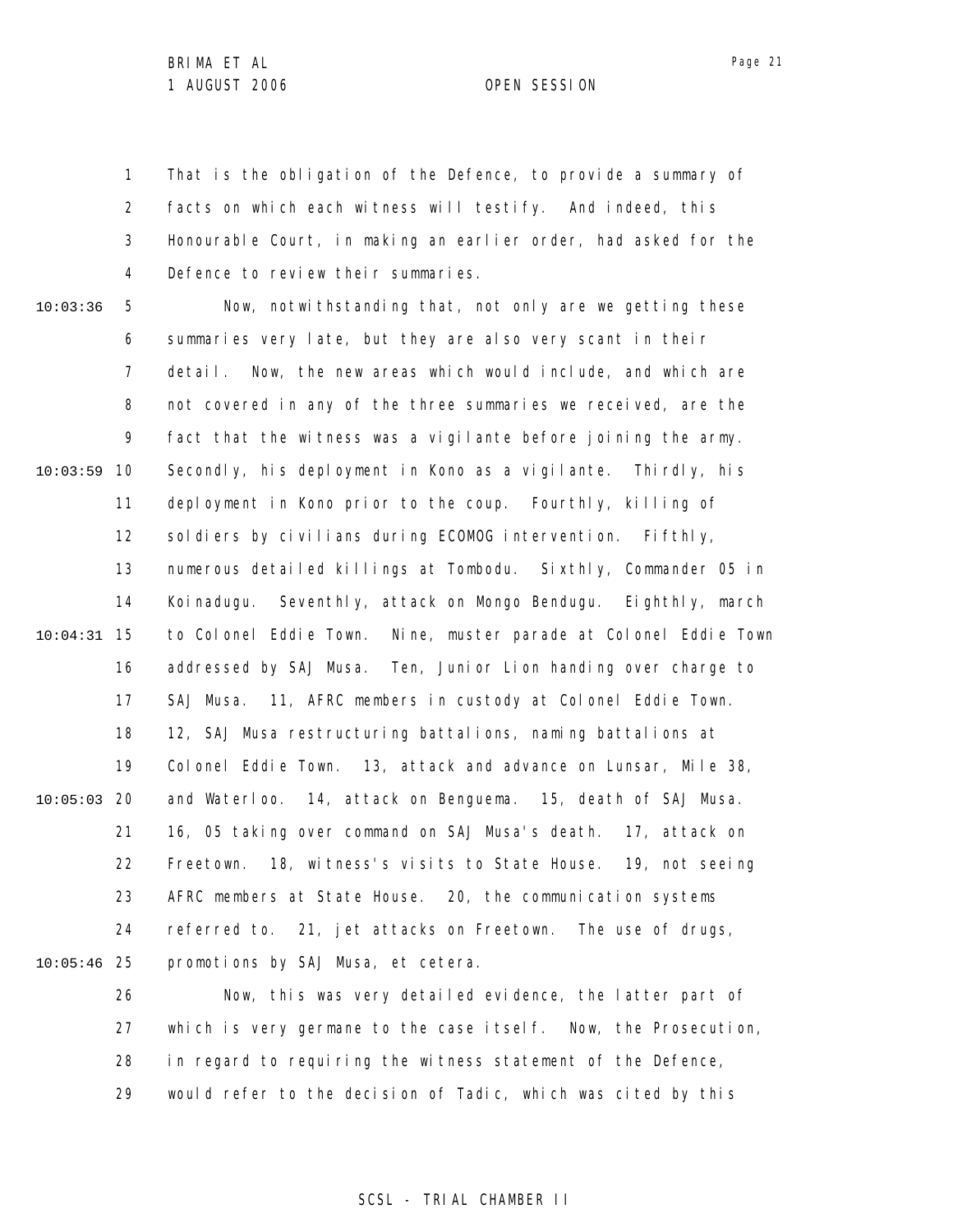1 2 3 4 Trial Chamber in a similar situation that arose on the basis of deficiencies in witness summaries, on 11 July 2006, and which led to this Honourable Court ordering that the statement be hand over.

5 6 7 8 9 10 10:07:04 11 12 13 14 15 10:07:20 16 17 18 19 20 10:07:45 21 22 23 24 25 10:08:06 26 27 28 29 10:06:33 Now, if I would just briefly read from that judgment, the germane parts, which are - the issue was addressed in a case, in the ICTY case of Tadic, the case being Prosecutor  $v$  Tadic IT 911A, Appeals Chamber judgment, majority decision of 15 July 1999, at paragraph 319 and following. The ICTY's Appeal Chamber held as follows: "There is no blanket right for the Prosecution to see the witness statement of a Defence witness. The Prosecution has the power only for disclosure of a statement after the witness has testified, with the Chamber retaining the discretion to make a decision based on the particular circumstances in the case at hand." The ICTY Trial Chamber goes on to explain at paragraph 326 that it is because the power of a Trial Chamber to order the disclosure of a prior Defence witness statement relates to an evidentiary question: Namely, the Prosecution's ability to test the credibility of Defence witnesses. It should be left to the discretion of the Chamber, depending on the circumstances of the case in hand, to order disclosure only after the examination-in-chief of a particular Defence witness, upon a showing of necessity by the Prosecution. Now I will refer to the order passed by this Court itself pursuant to that judgment on 11 July. "In the present case, in the light of the witness's testimony in chief, we are satisfied that the summary produced by the Defence is insufficient to enable the Prosecution to prepare for cross-examination and properly test the evidence of the witness. Accordingly, we order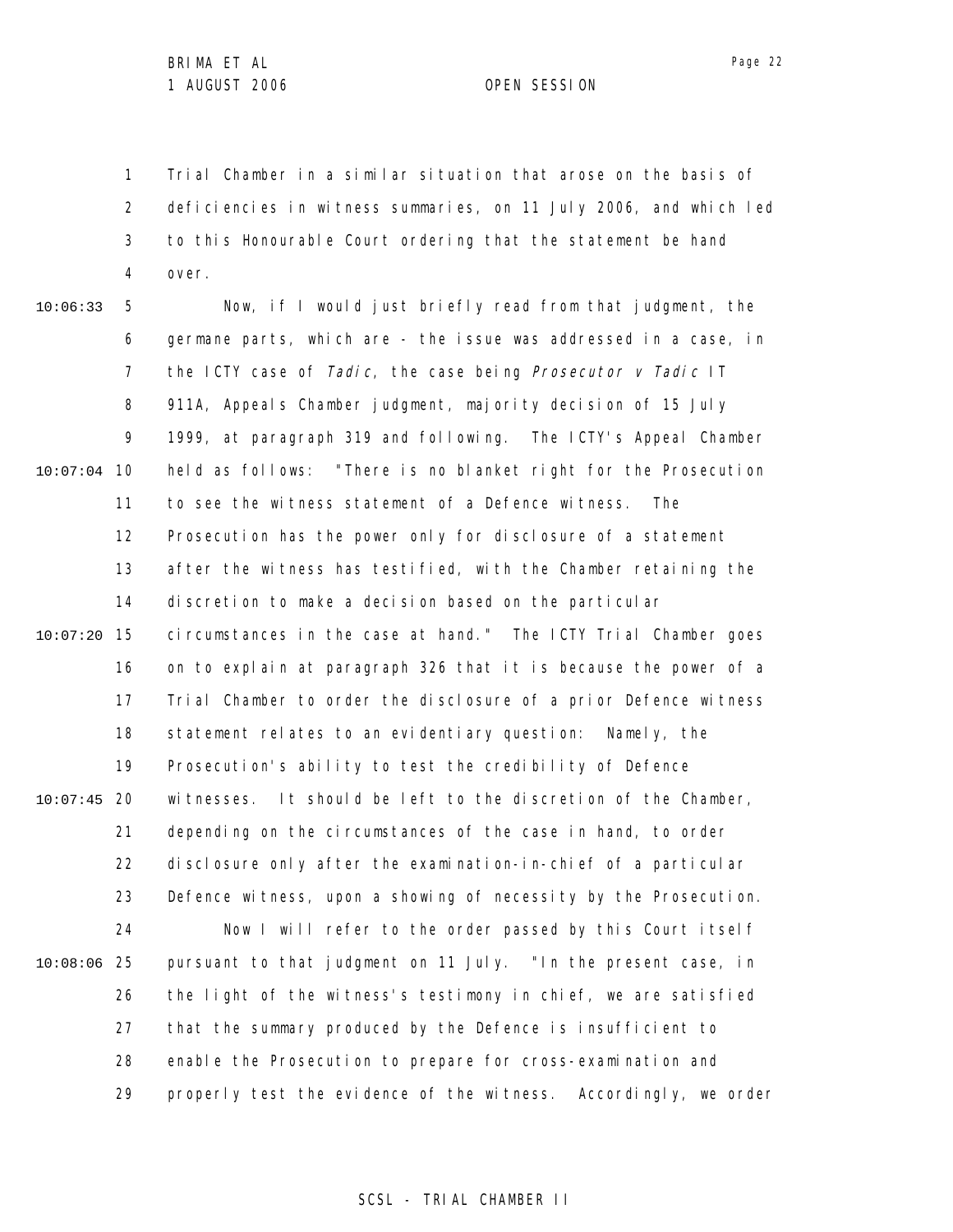1 2 the Defence to disclose the witness statement to the Prosecution forthwith."

3 4 5 6 7 8 9 10 10:09:05 11 12 13 14 15 10:09:26 16 17 18 19 20 10:09:57 21 22 23 24 25 10:10:17 26 27 28 29 10:08:40 So, the Prosecution submission is that we would seek an order, at the Trial Chamber's discretion, on the basis of the lack of detail contained in the summary and, indeed, not fulfilling the requirements of  $73 \text{ ter}$ , so that we can properly cross-examine the witness on his credibility. We believe the necessity arises because of the late notice we've been given and, therefore, our very small chance of properly investigating the credibility and reliability of the witness, and also the fact that so many new issues, which are germane to the case, have been raised so that we would like to see, in terms of credibility, whether these have been covered in the original statement. So that is the submission of the Prosecution. PRESIDING JUDGE: Yes. Just one legal point: You refer to the requirements of 73 ter. In fact, there are no requirements in 73 ter failing the Court -- a Court order along those lines. 73 ter, by itself, does not impose any obligations on the Defence. It's up to the Trial Chamber to make orders in accordance with the matters indicated in 73ter so what you are really referring to, I take it, is the order made by this Court to disclose - pursuant to Rule 73 ter. MR AGHA: That is exactly right, Your Honour. And the further order was passed which asked the Defence to again review their summaries so that they were adequate. PRESIDING JUDGE: I see. Yes. Well, does the Defence wish to reply to that submission? MR GRAHAM: Yes, that is so, Your Honours. Thank you, Your Honours.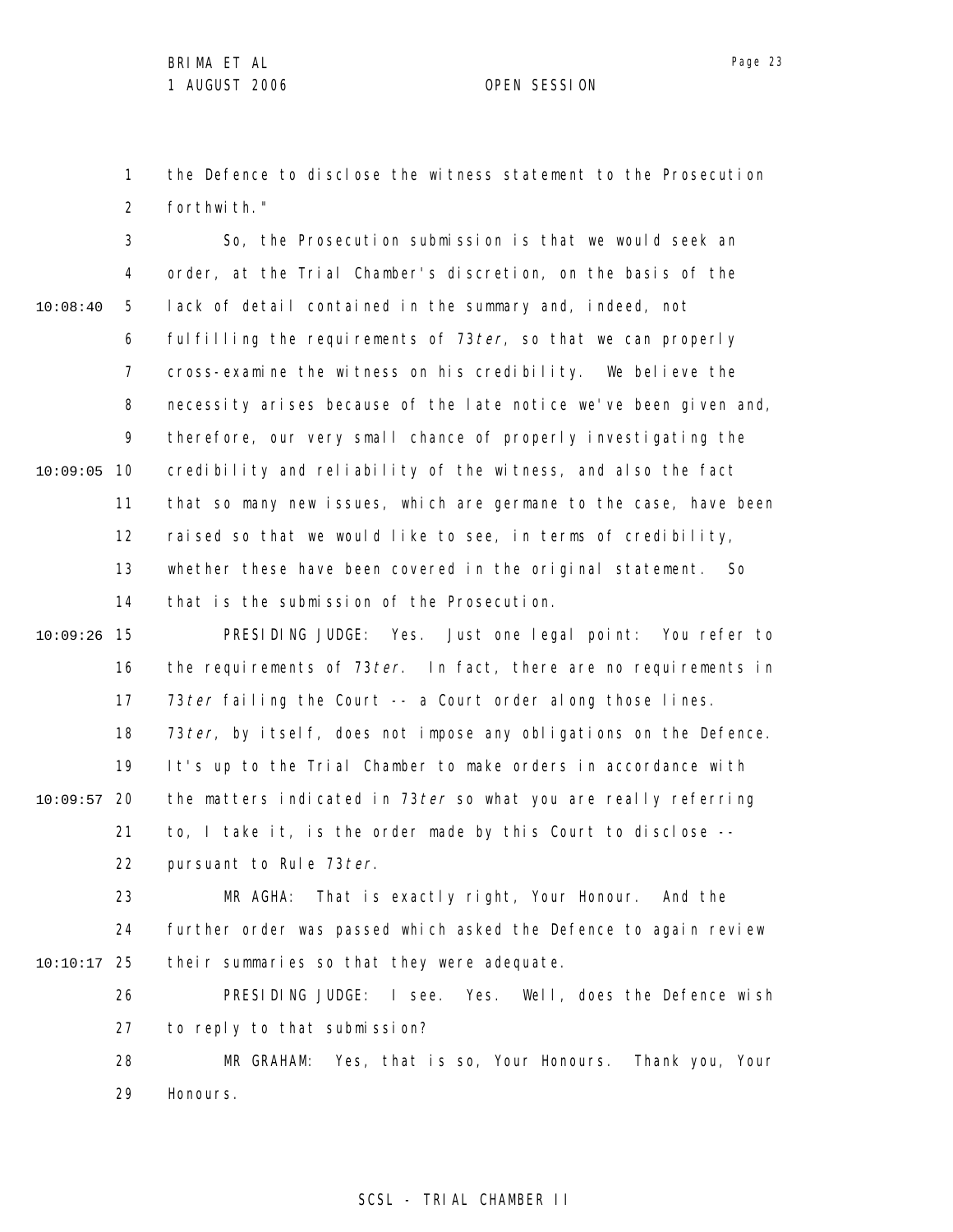1 2 3 4 5 6 7 8 9 10 10:11:15 11 12 13 14 15 10:11:39 16 17 18 19 20 10:12:04 21 22 23 24 25 10:12:20 26 27 28 29 10:10:55 Your Honours, my learned friend on the other side has given 24 detailed points which he presupposes are contained in the statement or interview notes of the witness which has not been disclosed by way of the summaries that have been given to the OTP. Your Honours, we have no objection to this Court reviewing the interview notes and the statement of the witness in order to determine whether the 24 detailed points that are contained in the -- mentioned by my learned friend -- actually contained in the witness statement of the witness. Your Honours, they've just been granted an adjournment by the Court, to enable them to have additional time to investigate the evidence which has been given before this Court. Your Honours, by way of the law, I submit that both Trial Chamber I and II have held that under the ordinary meaning of Rule 73 of the statute of the Court, the Prosecution has no right to the disclosure of Defence witness statements. Conversely, there is no obligation on the Defence to produce Defence witness statements to the Prosecution. Your Honours, disclosure in respect of witness statements is a discretionary exercise by the Court upon prima facie evidence that failure to disclose such Defence witness statements will result in the Prosecution suffering either undue or irreparable prej udi ce. Your Honours, we submit that the Prosecution has not shown that they have suffered undue or irreparable prejudice in respect of this matter. They've sought an adjournment before this Court which has been granted. Your Honours, when this issue in respect of disclosure of Defence statements arose before the trial, this Trial Chamber,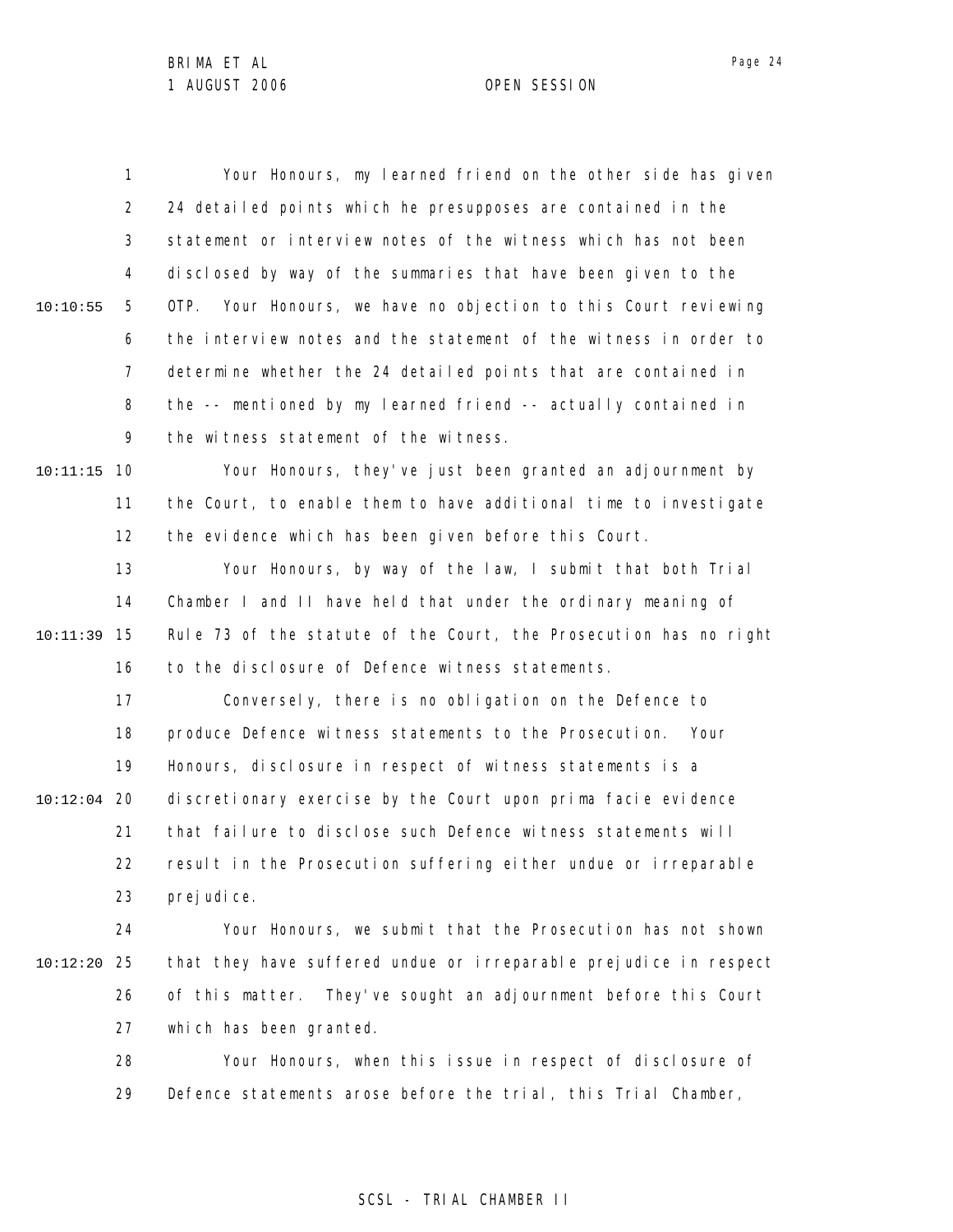1 2 3 4 5 6 10:12:56 the application was based on the fact that there were discrepancies between the summaries, and the witness testimony, and the Prosecution then argued, I believe, that the summaries were inadequate and at variance with the witness's evidence in this Court. Your Honours, that, we humbly submit, is not the submission of the Prosecution today.

7 8 9 10 10:13:17 11 12 13 14 15 10:13:39 16 17 18 19 20 10:14:01 Your Honours, we believe that the fact that there are no discrepancies, the Prosecution is not saying there are discrepancies between the testimony of the accused before this Court, and the additional summaries that were provided, and Your Honours, we believe that the issue of the inadequacy of the summaries, vis-a-vis the testimony that has been given by this witness. It's our humble submission that a substantial portion of the detailed testimony that has been given by this witness, before this Court, is not contained either in the interview notes or the witness statement, some of the details, the 24 detailed points my learned friend has referred to, and we humbly submit that the Trial Chamber may review the documents before making an order in respect of that, particularly in respect of the 24 detailed points.

21 22 23 24 25 10:14:27 26 27 28 29 Your Honours, in respect of this very witness -- Your Honours, before I go on, I believe that the Prosecution should just go beyond, they should go beyond just the assertion that the summaries, beyond the assertion that there is a vast difference, in terms of information contained in the additional summaries, vis-a-vis the testimony given by the witness in this Court. They must show undue or irreparable prejudice and, Your Honours, we submit that that has not been done and these are our humble submissions in respect of the application made by my

Page 25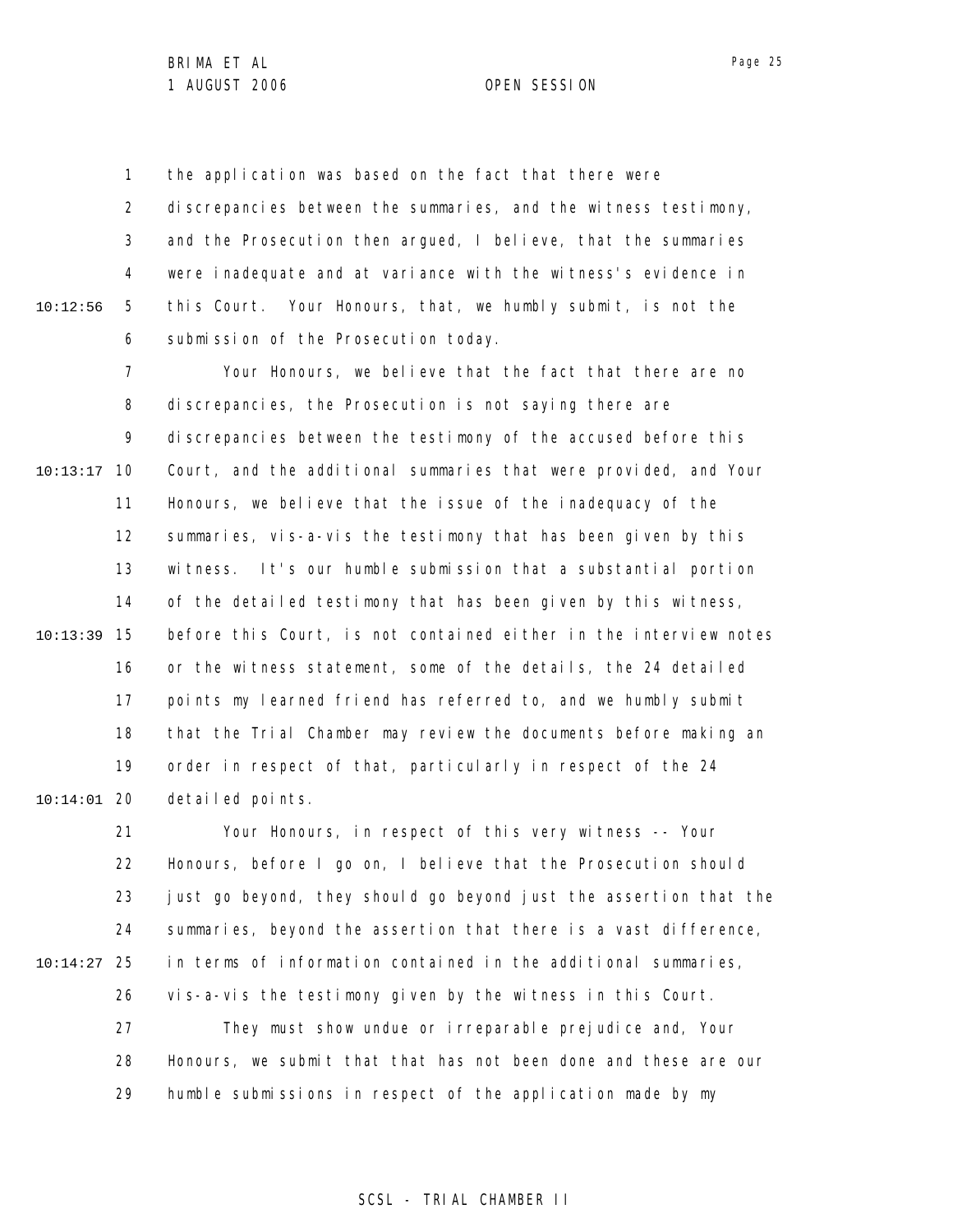1 learned friend this morning before the Court.

2 3 4 5 6 7 8 9 10 10:15:18 11 12 13 14 15 10:15:37 16 17 18 19 20 10:15:56 21 22 23 24 25 10:16:12 26 27 28 29 10:15:06 PRESIDING JUDGE: Yes, Mr Graham. Forgive me, I think I missed an earlier point of yours. You mentioned that you don't object to the Court seeing the interview notes? MR GRAHAM: Yes, that is what I was submitting. PRESIDING JUDGE: But there is a statement as well, isn't there? Apart from the interview notes? MR GRAHAM: Well, there is a statement and then there is the interview notes, Your Honour. PRESIDING JUDGE: I see. But what you are saying, in addition, is that a lot of the evidence on those 24 points mentioned by Mr Agha wasn't given to the Defence either? MR GRAHAM: Yes. The detailed nature of some of the atrocities, some of the events in Tombodu -- he mentions for example his association with Savage. He doesn't go into very much detail in the statement in respect of what we've heard before this Court, and that is just the distinction I was trying to make, that the summaries may -- of course we do admit that in the past some of our summaries haven't been very adequate in respect of what we have contained in the witness statements, and we've tried to provide additional summaries. But beyond that we are saying that there ought to be a clear distinction between information which is contained in the witness statement, which is not put in the additional summaries, and then information which is given by a witness in this Court which is not contained in the summary. In that regard, we cannot give what we don't have, but if you talk about inadequacies, we do admit that in the past we have fallen short and we have tried to give the additional summaries at times after the period given by the Court. But in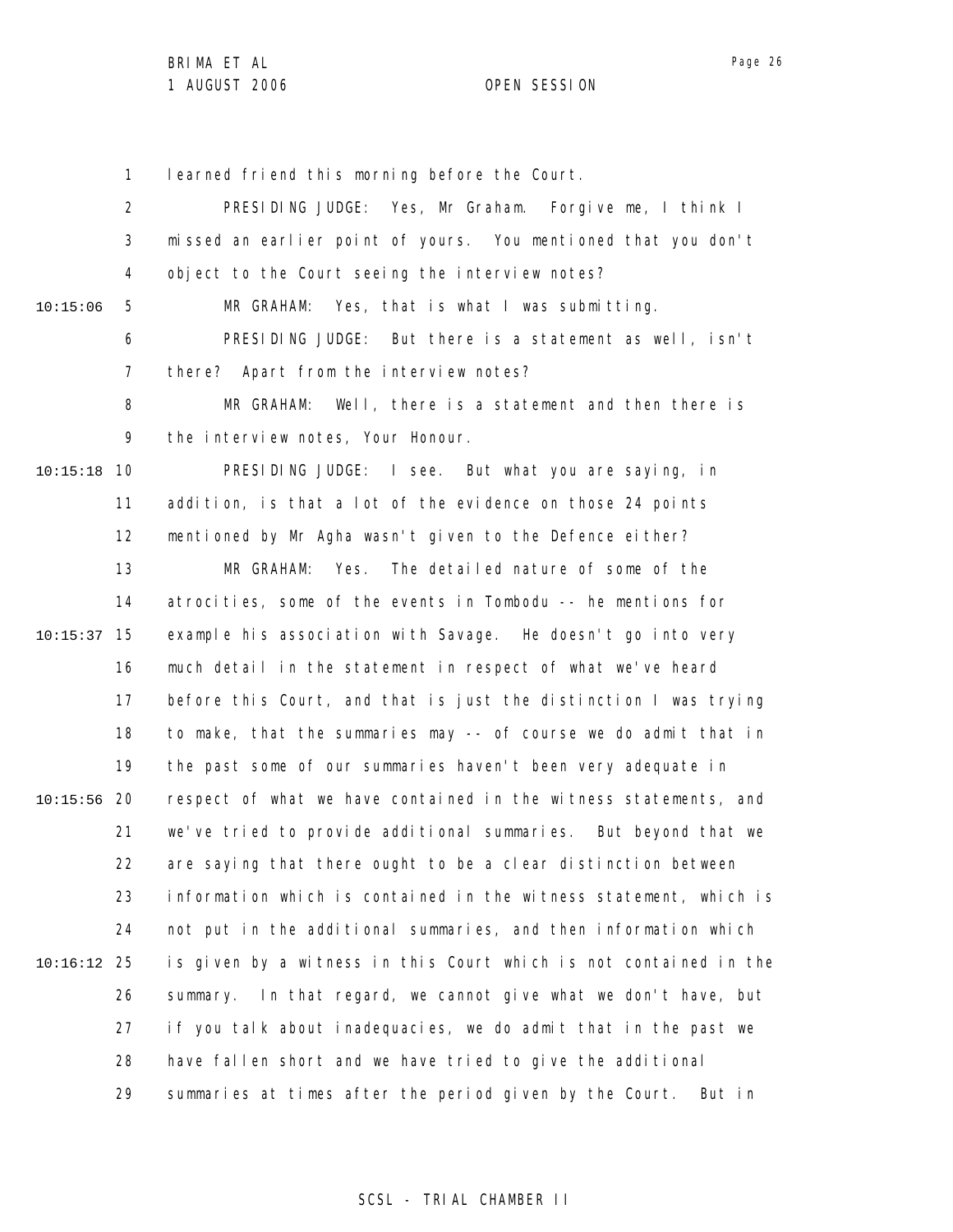1 2 3 4 5 6 7 8 10:16:46 such times, in respect of this particular witness, that is why I am saying we have no objections if the Court could even review that it would put it into context as to the nature of the 24 detailed points that have been mentioned, and the extent to which information was provided in respect of these matters in the statements. And that is our humble submission this morning. PRESIDING JUDGE: Thank you, Mr Graham. Do you wish to reply to that, Mr Agha?

9 10 10:17:01 11 12 13 14 15 10:17:24 16 17 18 19 20 10:17:49 21 22 23 24 MR AGHA: Yes, I would, Your Honour, and, as Your Honours are aware, unlike the Defence, the Prosecution only has the summaries to go on and it's only on the summaries on which it can prepare to test the evidence of the witness, both in terms of credibility and reliability. So we are relying on those summaries to at least address, in reasonable detail, the points which the witness will testify to. Indeed, pursuant to this Court's order 73 ter, the facts on which the witness will testify. Now, we accept it may be that some of these facts may come out later but, nevertheless, when they are discovered they should be given to us in the detail of the facts which are discovered, because during proofing I am sure these areas may well be explored, and not in all cases but they just come out on the witness stand regarding trips to Colonel Eddie Town, promotions, attacks on Mongo, Bendugu. This kind of information could have been provided to the Prosecution beforehand.

25 10:18:10 26 27 28 29 So the Prosecution would submit it's a question of degree in such cases and the degree of 24 points, at least 15 of them are quite substantial, would justify the handing over of the witness statement to the Prosecution and interview notes. And on a matter of law, the Prosecution would submit that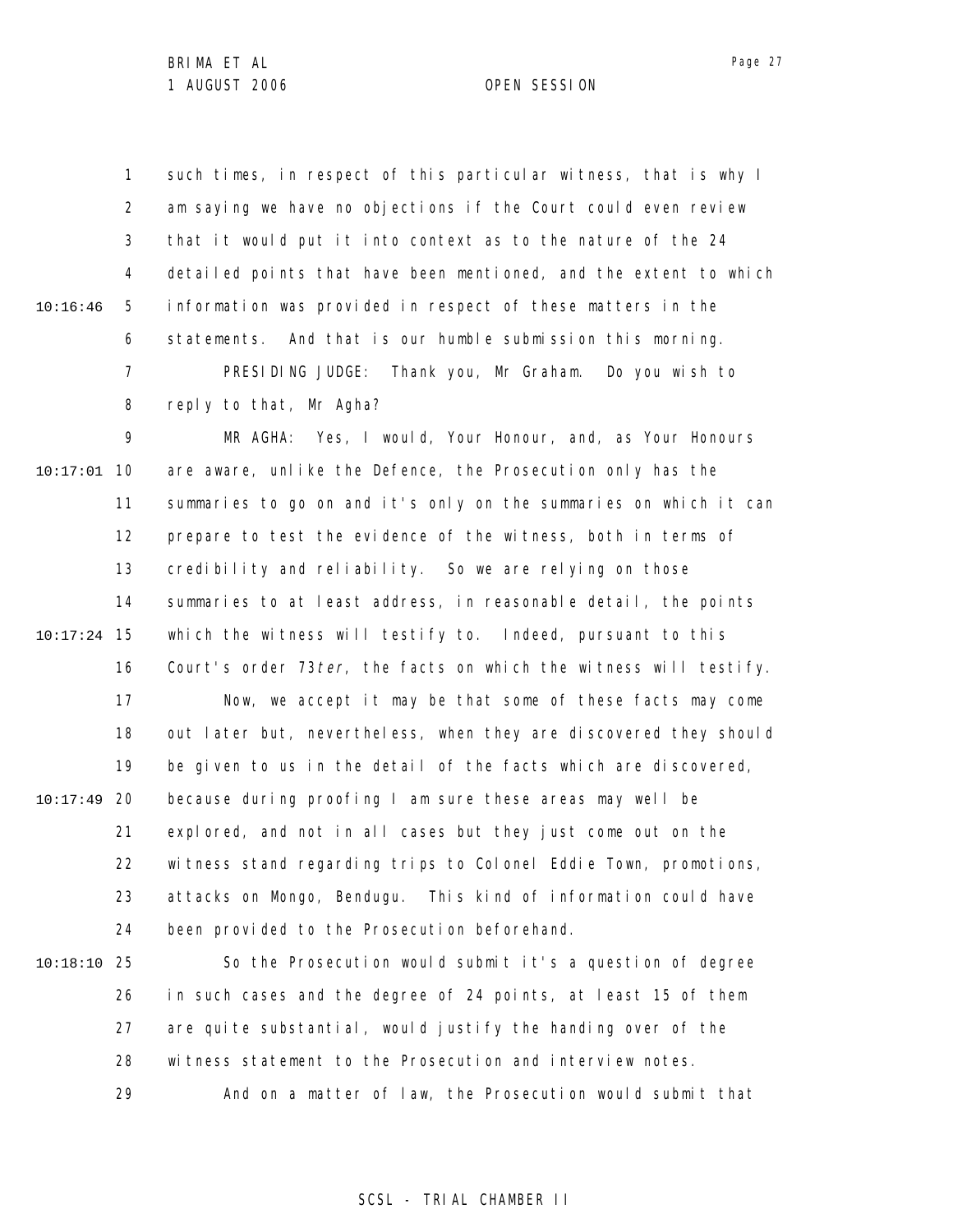1 2 3 4 5 6 7 8 9 10 10:19:21 11 12 10:18:53 73 ter is often referred to and a particular test about irreparable harm. Now the Prosecution believes there needs to be a distinction drawn between that test and the test as laid down in Tadic. The reason being is that Rule 73 ter deals with the handing over of witness statements before the witness testifies in chief and, indeed, even before the witness testifies in chief, the Trial Chamber has the power to order witness statements to be handed over. And I will read the final part of Rule 73 ter which reads. "The Trial Chamber or the said judge may order the Defence to provide the Trial Chamber and the Prosecutor with copies of the written statements of each witness whom the Defence intends to call to testify."

13 14 15 10:19:41 16 17 18 19 20 10:20:03 So my submission is the irreparable harm test would apply to cases where the Prosecution is asking for the Defence witness statement before the witness has testified, as was the case in CDF. And that, as a matter of law, needs to be distinguished between the position where the witness has given his evidence and the Prosecution would submit that the correct and proper test for that is as laid down by the Appeals Chamber in Tadic and followed by this Honourable Court.

21 22 23 24 25 10:20:21 26 27 28 29 So, on that basis, the Prosecution would still press for the witness statement and interview notes to be provided. PRESIDING JUDGE: But what's the law on interview notes; isn't there jurisprudence to say that interview notes are subject to legal professional privilege? MR AGHA: Well, my understanding is that it would depend on whether those interview notes are of internal memorandum or whether they were an additional statement, or the actual category and basis of which those notes were and, indeed, my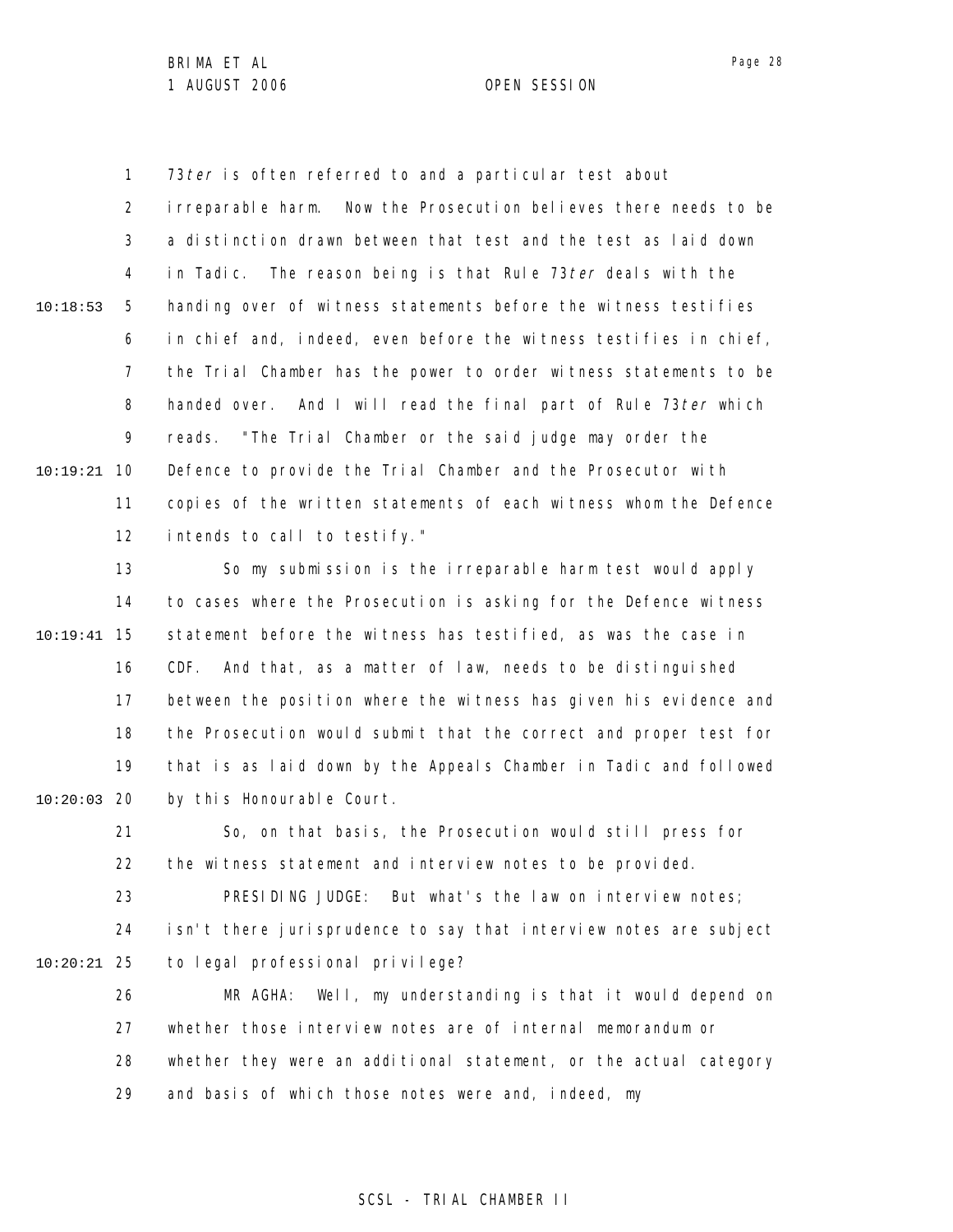1 2 3 4 5 6 7 8 9 10 10:21:05 11 12 13 14 15 10:21:22 16 17 18 19 20 10:21:37 21 22 23 24 25 10:21:54 26 27 28 29 10:20:54 understanding, and I may be wrong on this and stand to be corrected, is that interview notes in the Special Court need to be handed over and disclosed in the ordinary course. PRESIDING JUDGE: Depending on their status. MR AGHA: Depending on their status. PRESIDING JUDGE: So you want us to go into an investigation of the status of the interview notes for the purposes of your application? MR AGHA: Well, it may simply suffice just to ask Mr Graham the status of those notes whether, indeed, they are of a confidential nature or one would think they would not be, if they were to form a part of a statement or a continuation of a statement or a part of proofing notes because one would have thought they would fall into the same category, especially as the essence of them ought to have been disclosed to the Prosecution as they would have been led in evidence. PRESIDING JUDGE: All right. Thank you. JUDGE SEBUTINDE: Mr Agha, as matters stand now, the Defence has submitted that you have not only the summaries, you now have the testimony of the witness, plus the Court has granted you an adjournment of two days, in which to do your investigations and effectively test the credibility of this wi tness. You have not addressed by way of reply the submission that you therefore have not really exhibited irreparable prejudice because of these three things: You have the summaries, you have the testimony now on record as it stands, and you have the adjournment. Why do you then need the statement in addition to all this?

# SCSL - TRIAL CHAMBER II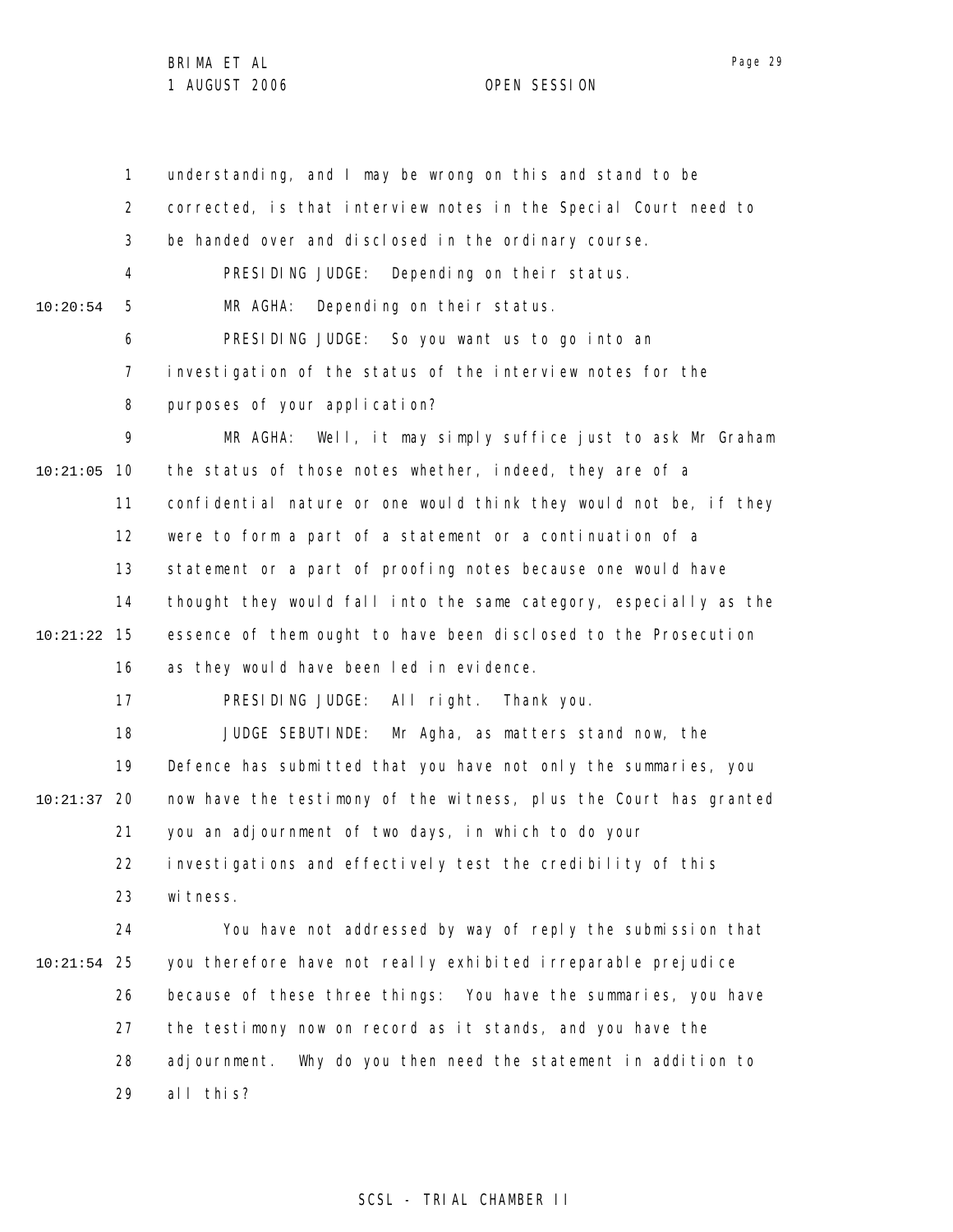1 2 3 4 5 6 7 8 9 10 10:22:49 11 12 13 14 15 10:23:09 16 17 18 19 20 10:23:38 21 22 23 24 25 10:23:55 26 27 28 29 10:22:28 MR AGHA: Firstly, Your Honour, as I submitted, we don't believe that that is the correct test, irreparable prejudice. And then coming back to the three particular issues you've raised, we've asked for an adjournment of only two days. Now, in ordinary course, we would have asked for a longer period of time but we do not want to delay the trial proceedings more than necessary. There is not a huge amount of investigation which can be done. We need to find out not simply about the testimony of the witness but about the witness because it also goes to this witness: Where was he at the given times? The investigation also revolves around the witness. Secondly, we do have summaries but these summaries are in so little detail that we could carry out hardly any investigative work in preparation for cross-examination until the testimony of the witness came which has taken us by surprise. And, even that testimony, as Your Honours have heard, is quite detailed. It's something which, if the Prosecution cannot have at least some means to test other than two days' investigation it will have suffered prejudice. JUDGE DOHERTY: Mr Graham, in the course of your submission, you referred to the statute, I think; what provision in the statute? MR GRAHAM: 73. JUDGE DOHERTY: Do you mean 73 of the Rules? MR GRAHAM: The Rules of Procedure and Evidence. Sorry, Your Honours. 73 ter. Your Honours, I was going to respond quickly on the matter of law that was raised by my learned friend, if Your Honours were going to make a ruling in respect of our submissions.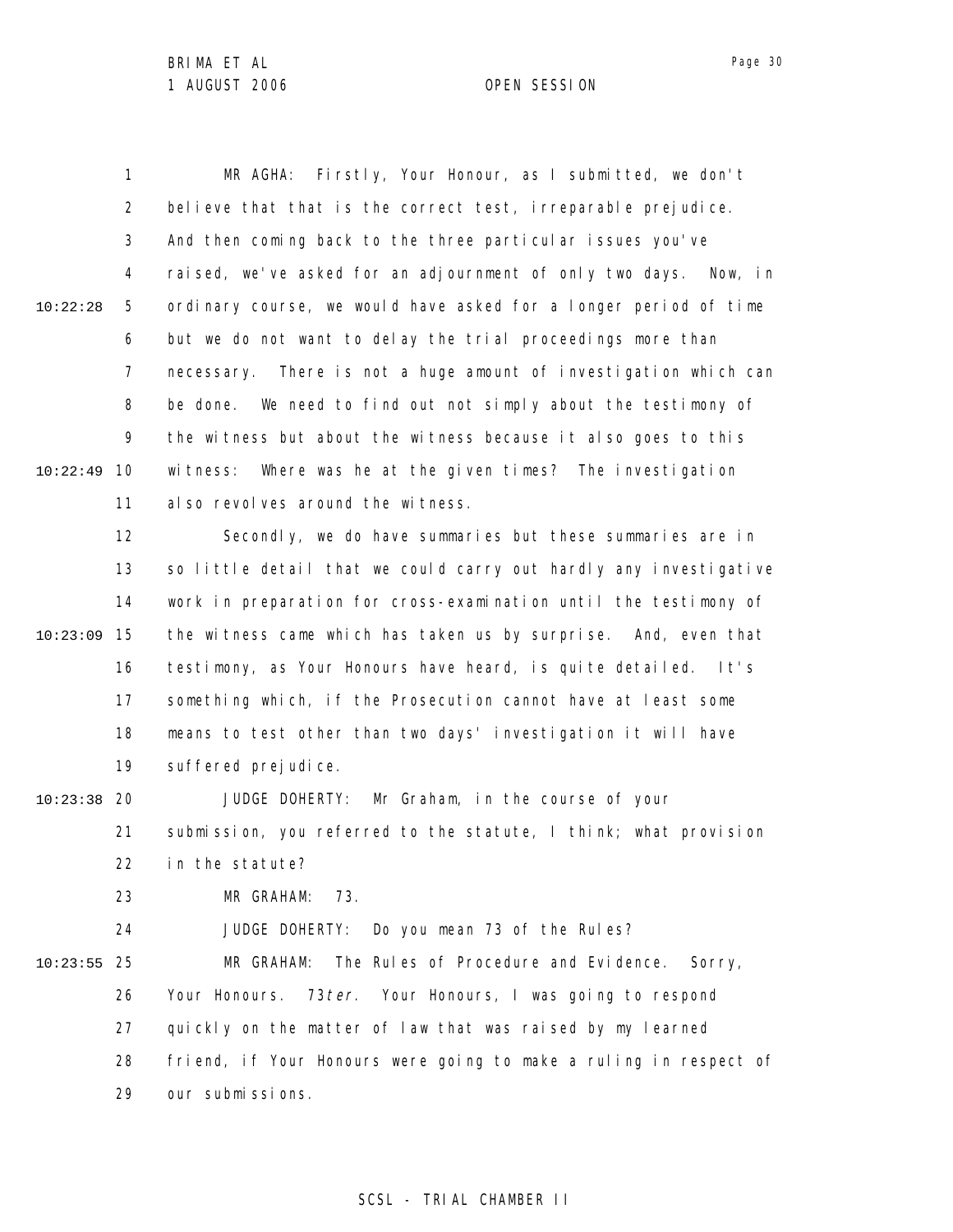Page 31

1 2 3 PRESIDING JUDGE: All right. Well, seeing a matter of law has been raised, we will hear you, Mr Graham, but normally you don't have a right to respond.

4 5 6 7 8 9 10:24:32 MR GRAHAM: Yes, Your Honours, and I am grateful. In respect of the interpretation given to Rule 73 by my learned friend and the issue, his reference to Tadic, Your Honour, we submit that our learned friend is asking the Court to break completely new grounds on the existing law in respect of the obligation of the Defence to disclose witness statements.

10 10:25:00 11 12 13 14 15 10:25:24 Your Honours, we submit that the position of the law is very clear in this matter. It is not an issue of requesting Defence witness statements to test credibility of witnesses. That is certainly not the position of the law. The issue of undue or irreparable prejudice, I think is a key consideration in this respect. Thank you, Your Honours.

16 17 18 19 20 10:26:58 21 22 23 24 25 10:27:21 PRESIDING JUDGE: All right. We will reserve on that briefly. You've got one more thing to go, Mr Agha. MR AGHA: Yes, Your Honour and, thankfully, this is rather brief. It relates to an application which was made yesterday, and it was filed confidentially, so I will be careful in the words I use, so that we may deal with it in open session. But at any rate, at 2.30 yesterday, the Defence, for the first accused, filed for an extension of time to comply with its order of this Court of 26 July to make certain disclosures in respect of a certain Rule of this Court.

26 27 28 29 Now, that has now actually been breached, and this is not the first time in which the learned Defence counsel have moved an application just prior to its expiry so in effect they move into breach and a response becomes infractuous in the sense that if we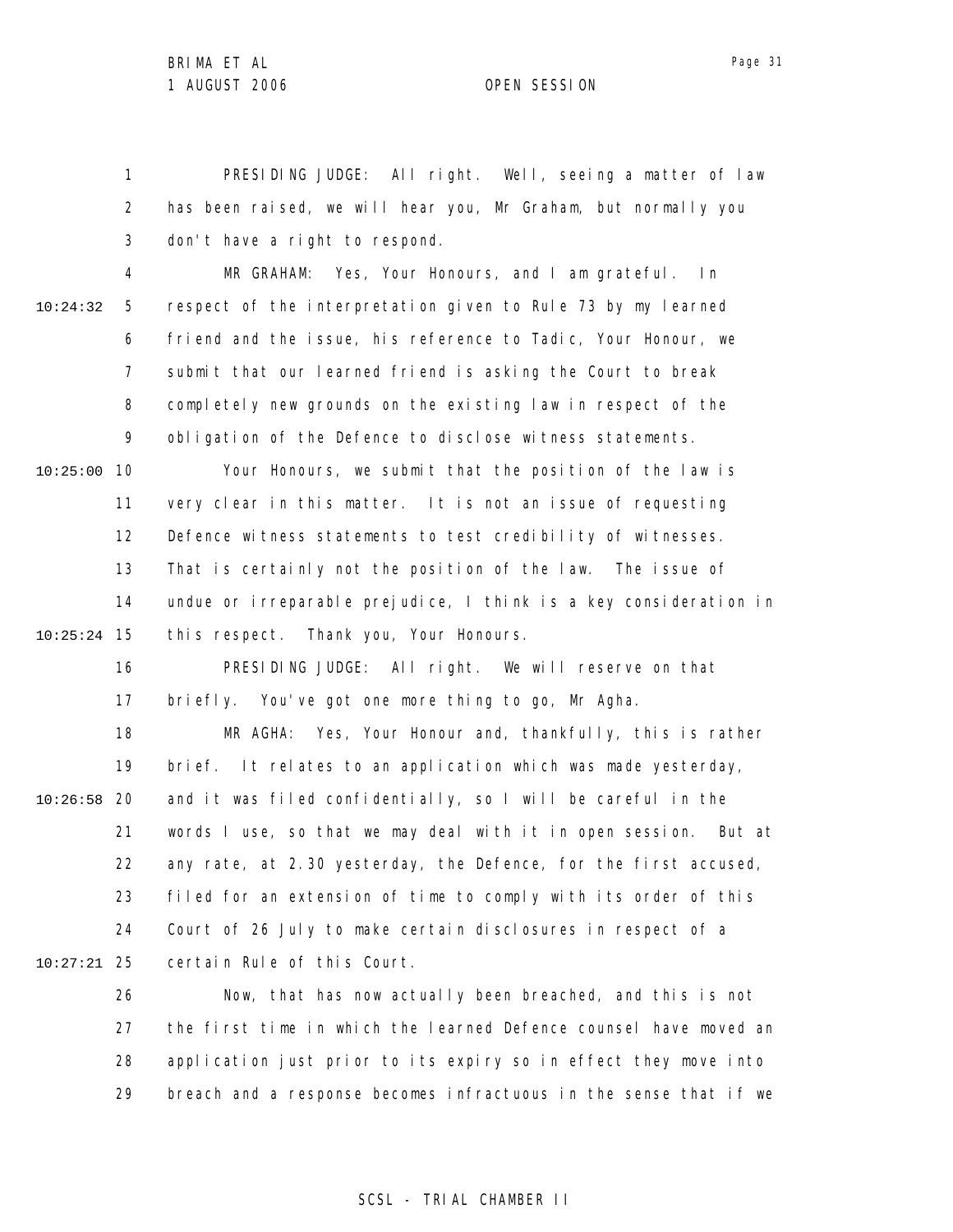1 2 3 4 5 10:28:04 file a written motion then what they require already be there. So it's not the intention of the Prosecution to file a written motion. It's simply to say that the first accused is in breach of the Court's order of 26 July as the time limit has now expi red.

6 7 8 9 10 10:28:24 The Prosecution opposes the application to extend the time. The Defence have not put forward any good reason why the accused, after making his pleas, some of which were over a year ago, cannot simply name the people he wants to rely on and give their details.

> 11 12 13 14 He also raised various other defences of the same nature in his evidence-in-chief, which he must have been aware of when the case started, and he must have known in his mind who the individuals concerned were and where they live.

15 10:28:41 16 17 18 So, we do not feel that there is any need for any further extension. In fact, the Prosecution would submit that during the lunch break or any time today the names and details of the persons concerned can be provided.

19 20 10:29:03 21 22 23 24 25 10:29:28 So the Prosecution would seek an order to the right of the Defence to comply with the original order of 26 July, except that it be by 4 p.m. today. Or, otherwise, that if their extension of time is granted, if it is not complied with, only should the Defence be entitled to make the disclosures which they are obliged to after showing good cause why they were not made in a timely fashion, pursuant to the Court's order.

26 27 28 PRESIDING JUDGE: All right. For the record, Mr Agha has made a response to a written application for an extension of time made by the Defence.

29 We will deal with that motion by hearing the parties in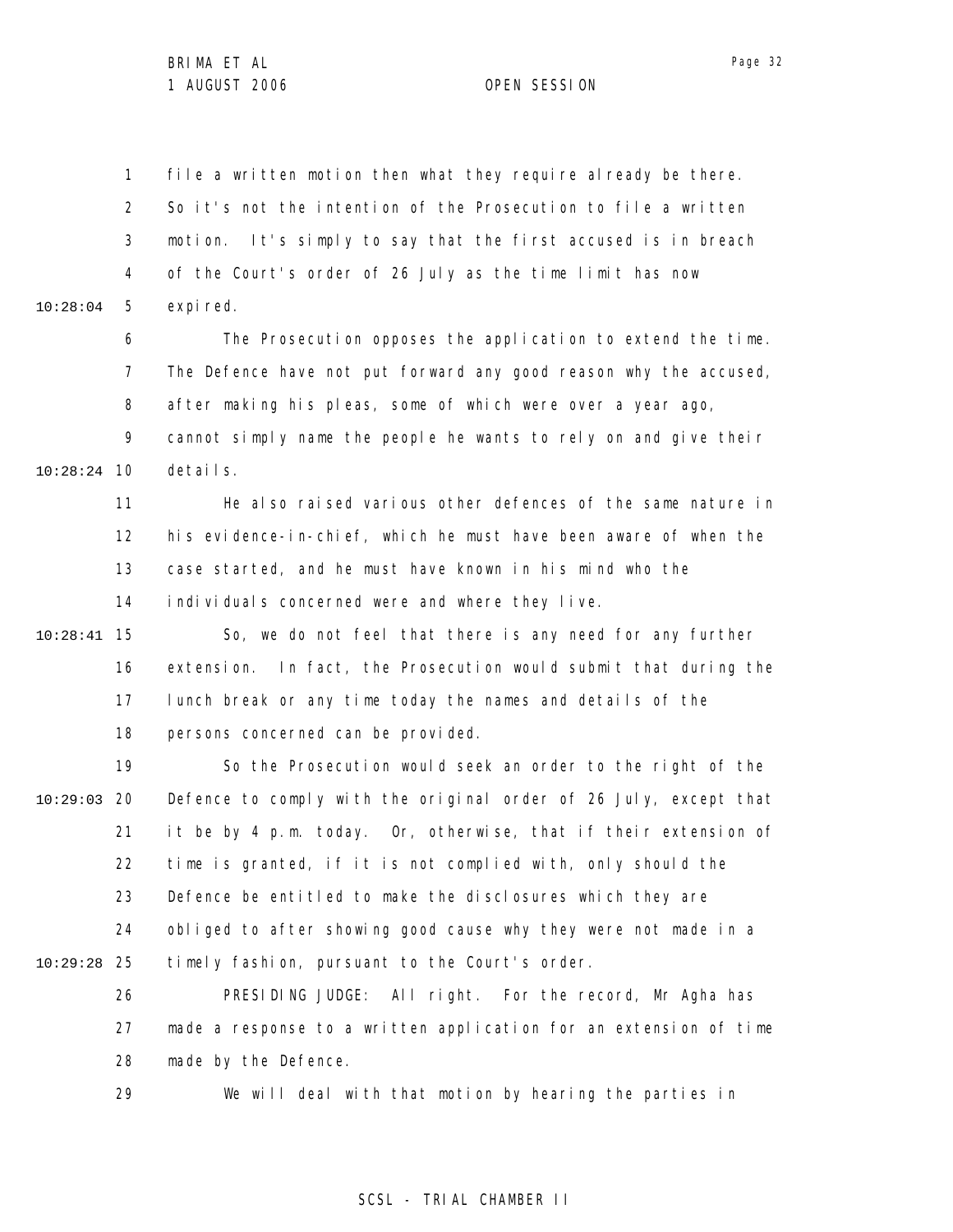1 2 3 4 5 6 7 8 9 10 10:30:40 11 12 13 14 15 10:31:06 16 17 18 19 20 11:09:13 21 22 23 24 25 11:10:08 26 27 28 29 10:30:15 open Court. Does the Defence have any response to, any reply to Mr Agha's oral response to that motion? MR GRAHAM: Yes, thank you, Your Honours. Your Honours, unfortunately, my co-counsel, Ms Thompson, was handling this matter in respect of the motion that was filed before the Court in respect of this matter, which is the subject matter of the submissions by my learned friend. Your Honours, our humble position in respect of this matter is as is stated in the motion that we filed. We leave that matter as it stands now entirely in the hands of the Court. Except to say that we, as counsel, are doing our best within the circumstances, to comply with the order of the Court and Your Honour, as I said earlier, we are entirely in your hands in respect of this matter. PRESIDING JUDGE: Yes. All right. Well, we are going to adjourn now and we will come back at 11 o'clock. [Break taken at 10.30 a.m.] [AFRC01AUG06B - MD] [Upon resuming at 11.06 a.m.] PRESIDING JUDGE: Well, we will deal first with the Prosecution application that the Defence disclose the statement of witness DAB-023. In our oral decision, given on 11 July 2006, in respect of witness DBK-094, we dealt with the jurisprudence which we think is applicable to applications of this kind. In the present case we note that the Prosecution application is based on the subject witness testifying to 24 new issues in examination-in-chief. We've taken into account the submissions on behalf of the Prosecution, and on behalf of the Defence, and we find that, in accordance with the applicable jurisprudence, the summaries of

# SCSL - TRIAL CHAMBER II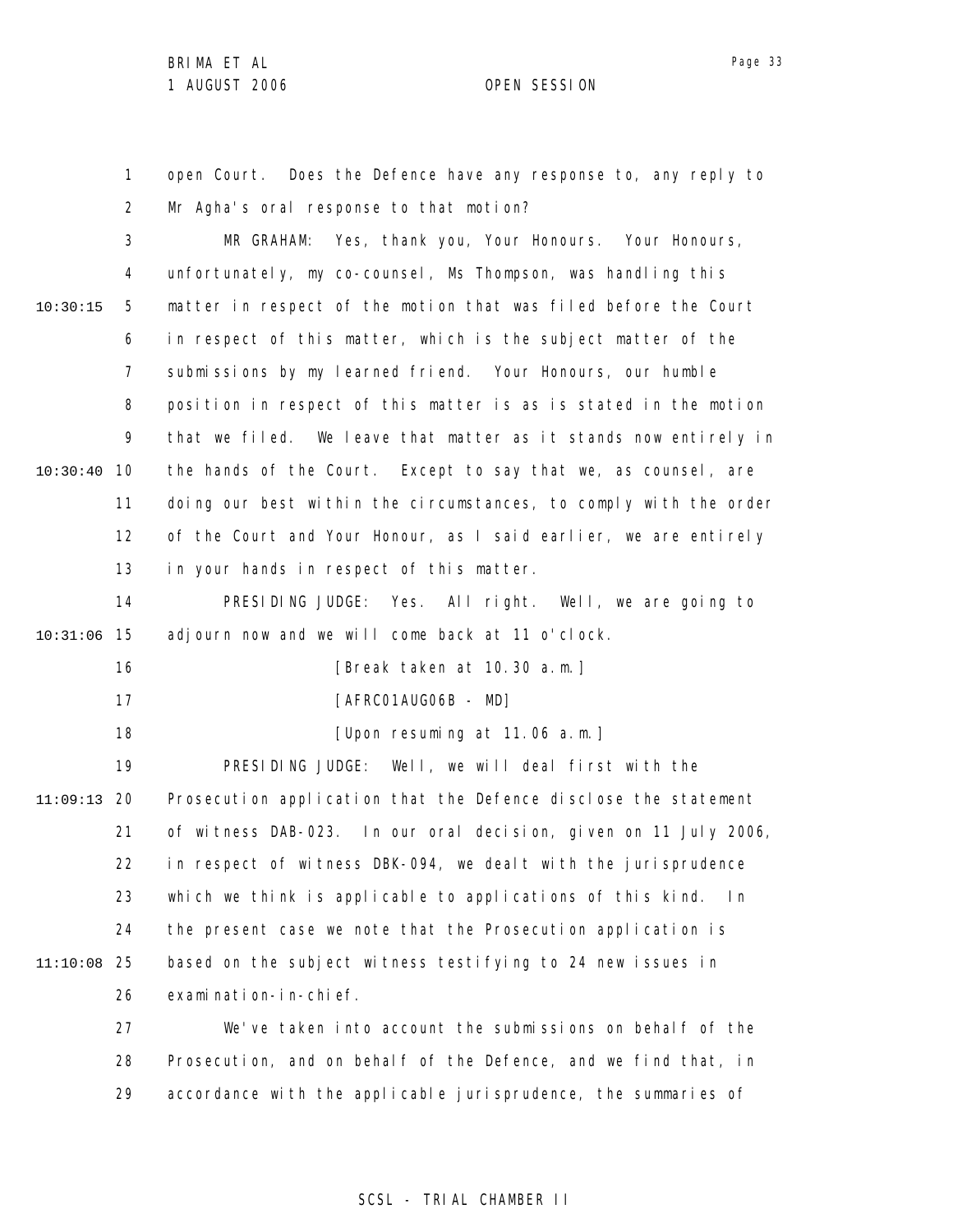1 2 3 fact that have been provided by the Defence to the Prosecution are insufficient to enable the Prosecution to properly test the evidence of the witness.

4 5 11:10:58 Accordingly, we order that the Defence disclose the witness statement to the Prosecution forthwith.

> 6 7 8 9 We emphasise that the order applies to the witness statement only and not the interview notes. When we say forthwith, that can be effected at the next rising of the Court, which should be in the coming lunch hour.

10 11:11:52 11 12 13 14 Now, the next matter we deal with is the application by the Prosecution, I beg your pardon, the application by the Defence, the Brima Defence, requesting an extension of time to file disclosures pursuant to Rule  $67(A)(i)$  and we note that the application is a confidential application.

15 11:12:26 16 17 18 19 20 11:12:59 21 22 23 Again, we've taken into account the submissions made on behalf of the Prosecution and the Defence. We note that the Defence is now not only in breach of Rule 67 but also in breach of a Trial Chamber order made on 26 July 2006. However, out of respect for the rights of the accused, we grant the application in the terms requested by the Defence; that is, that the requested details must be produced by 4 p.m. on Thursday, 2 August 2006. No other application for an extension of time on this issue will be entertained.

24 25 11:13:28 26 27 28 29 Yes. Now, do the Defence have another witness to call? MR GRAHAM: Yes, Your Honours. We actually during the break spoke to WVS to hold on. The witness is here within the precincts of the Court. She's with WVS in the chamber but, Your Honours, we deem it important to draw your attention to certain devel opments regarding this witness, who came in the day before

# Page 34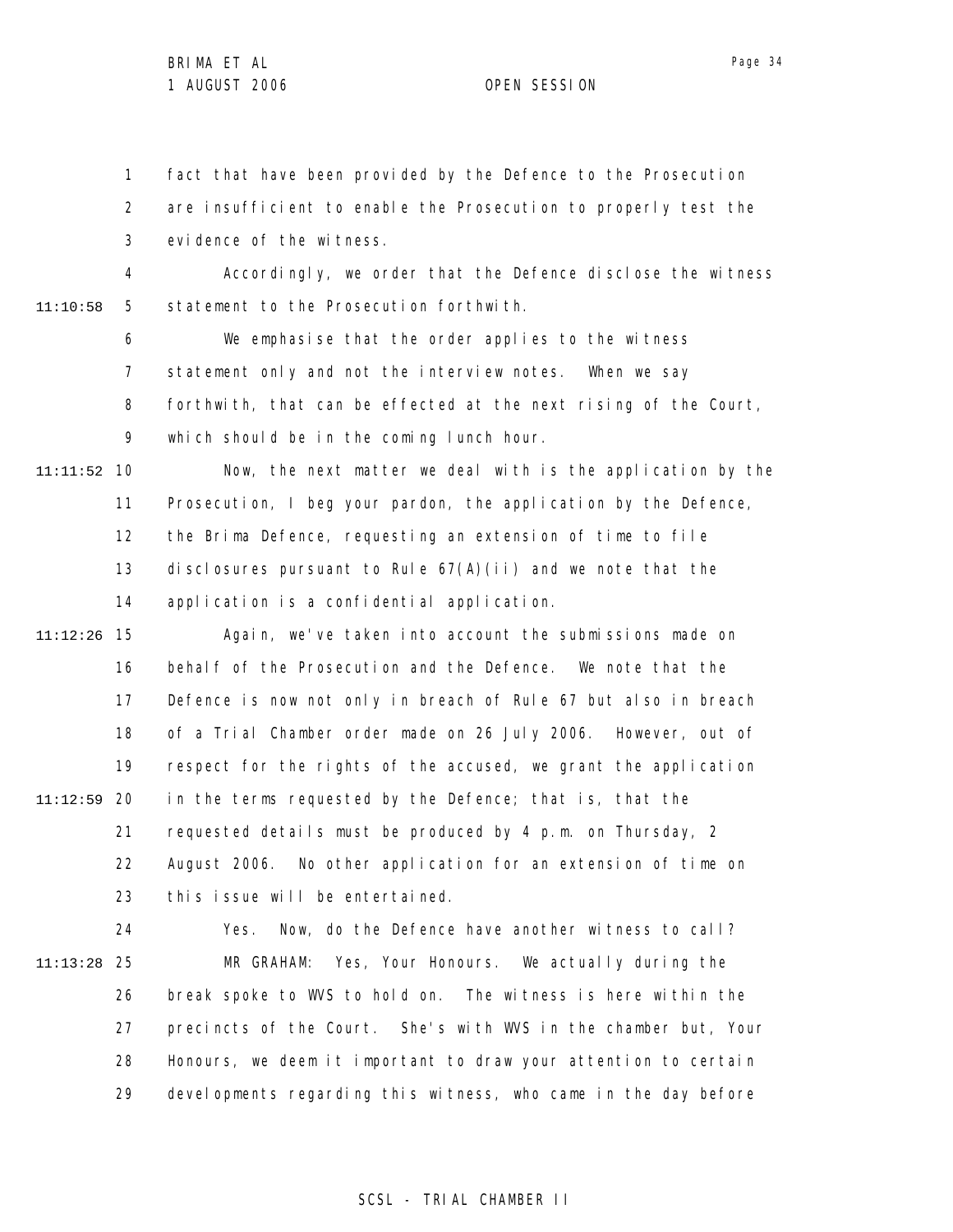Page 35

1 yesterday.

| $\overline{2}$ |                   | PRESIDING JUDGE: Which number is that, Mr Graham?       |
|----------------|-------------------|---------------------------------------------------------|
| 3 <sup>1</sup> |                   | MR GRAHAM: I am sorry, Your Honours, that DBK-088, I am |
|                | 4 sorry. DBK-088. |                                                         |

11:14:05

5

PRESIDING JUDGE: Yes.

6 7 8 9 10 11:14:27 11 MR GRAHAM: And, Your Honours, we've tried to work with her in preparing her to come before this Court to give her testimony but, Your Honours, we've observed that the witness, for reasons that we cannot probably professionally comment on, seems not to even recall even basic information that she has had earlier on given in her statement.

12 13 14 15 11:14:47 16 17 18 Your Honours, the potential -- very basic information relating to her biographic data and also key events that she gave in her statement. Your Honour, she is not a hostile witness, she has been very co-operative with us, and with the Defence, in trying to prepare her, but our fears are that her statement and her present state of mind also raises potential issue of perjury in the event that we bring her before this Court.

19 20 11:15:08 21 22 23 24 25 11:15:30 26 27 We are very much aware of the issues of time and the need to proceed with this trial expeditiously. That is why we felt it was important at least to lay both scenarios before the Court, one of which is that we have no objections if probably, and we say this with reservation, any professional personnel that the WVS has could also probably talk to the witness to see how probably they could get to her. I don't know exactly what but we are open to that because we have not made a decision to entirely take her off our list.

> 28 29 But, in the circumstances, we are being extremely cautious because of the present state of affairs and the potential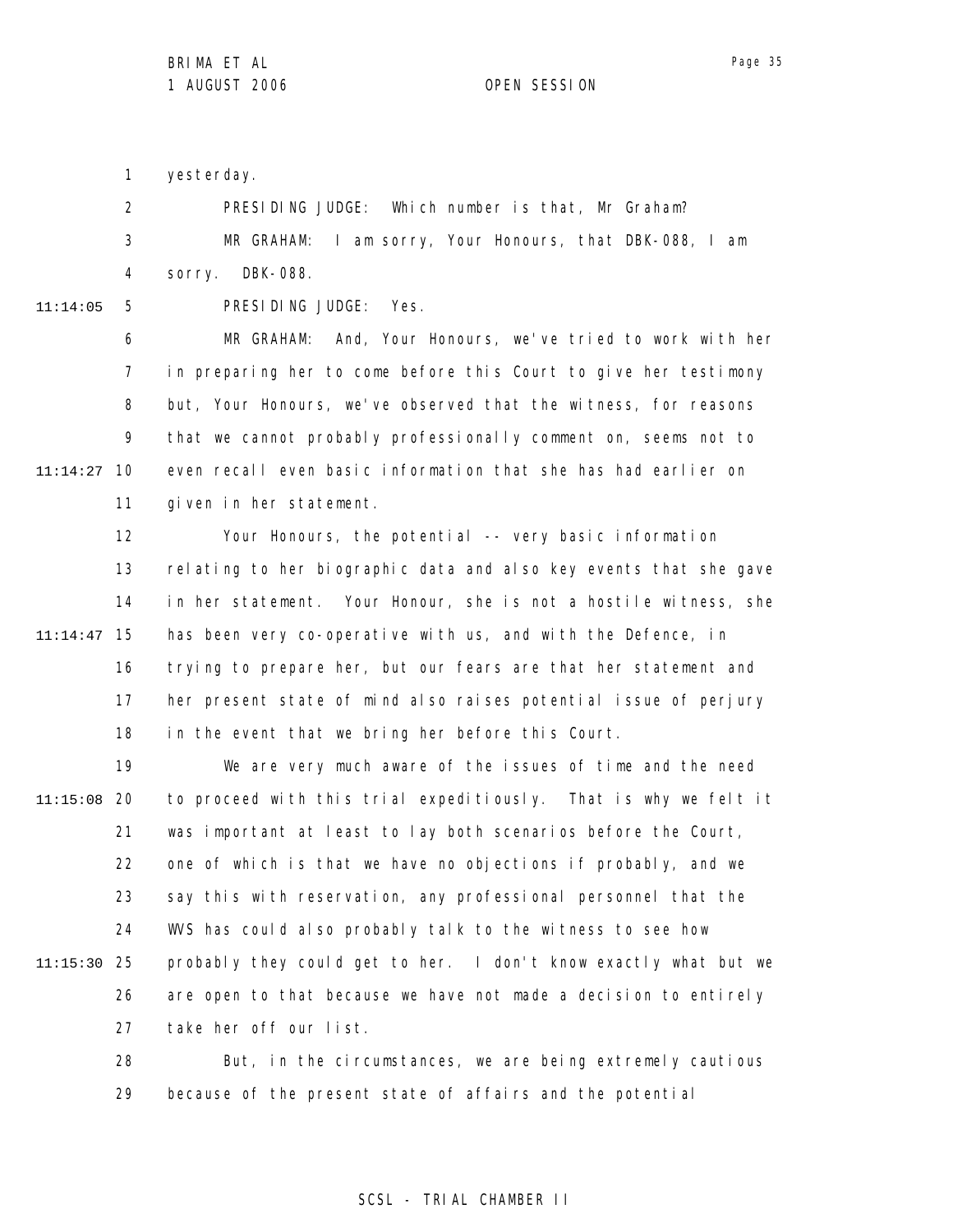1 2 3 consequences of her coming to this Court to give testimony which we believe is at great variance with what she has given by way of her earlier statement.

4 5 6 7 8 9 10 11:16:30 11 12 13 14 15 11:16:59 16 11:16:07 So, Your Honour, that is our -- that is the situation with the witness. In the event we are being very cautious. We have had meetings over the break in respect of this very matter, and we, it is our humble submission that at this time we would want to defer the calling of this witness in the hope that one, WVS could also talk to her to see what kind of special assistance could be given to her in respect of her present state of mind, in regard to what she has told us, and what she is telling us now. This is what we have to say by way of witness DBK-088. And, indeed, we've tried since the past two days that she has been with WVS to see whether we could make any headway. It seems we are not at all and we prefer to be cautious in the ci rcumstances.

> 17 18 19 JUDGE SEBUTINDE: Mr Graham, on the summaries that we have on the Bench this witness does not exist. If they do tell me the number.

20 11:17:12 21 22 23 24 MR GRAHAM: Originally, she came on as DBK-110 and we subsequently filed an amendment with the Court, and I think her new pseudonym is DBK-088. I stand to be corrected about that. MR HARDAWAY: No, that is correct. That would be listed number 40 on the original summary list, Your Honour.

25 11:17:35 26 27 JUDGE DOHERTY: Mr Graham, I've heard what you said. I'm a little unclear if you are asking the Court for something, or you are just appraising us of something?

> 28 29 MR GRAHAM: Yes, I'm appraising you, because she, indeed, this witness was supposed to be our next witness coming in and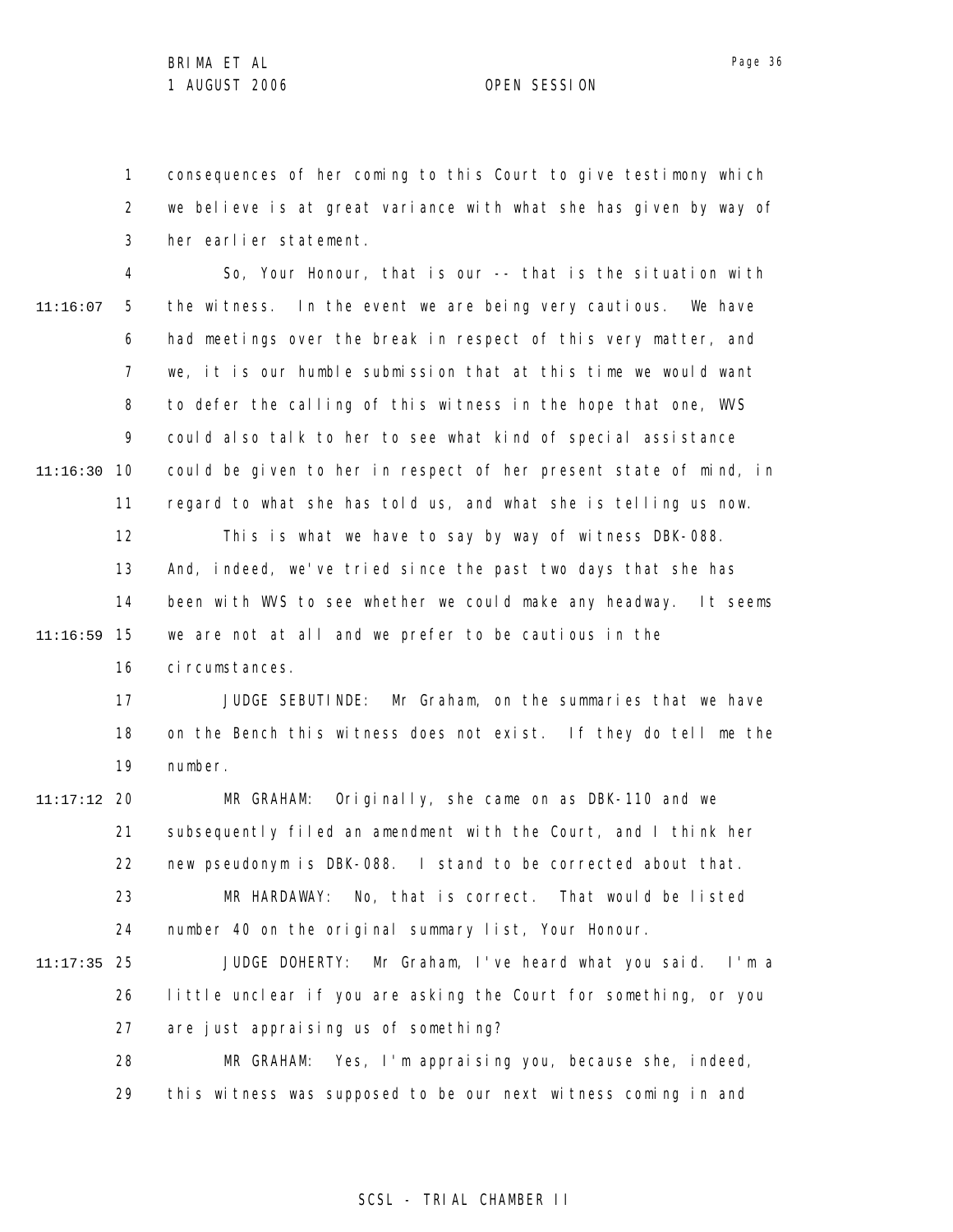1 2 3 4 5 we've informed our friends on the learned side, on the other side accordingly, by way of communication. We think it is proper if she is not going to come in for any reason that we communicate that to the Court, in the light of all the issues pending.

11:18:11

JUDGE DOHERTY: Thank you.

6 7 8 9 10 11:18:27 11 PRESIDING JUDGE: Well, I must confess, Mr Graham, I'm not quite sure what you are saying but, firstly, if you are concerned about the witness being charged with perjury, I presume that all of the statements she gave you were not given on oath. She can only be charged with perjury if she says something that is contrary to what she says under oath.

12 13 14 15 11:18:46 16 MR GRAHAM: Yes, Your Honour, that is -- I was just, I mean by way of raising some of the potential issues, but the key issue is that on the basic information that this witness has given, in her earlier statement, she either doesn't seem to recall that at all or gives a completely --

17 18 19 20 11:19:00 PRESIDING JUDGE: But you are throwing that back on the Trial Chamber when it's a decision that you must make. It's your decision as to whether you want to call this witness in your case. Are you saying that you are leaving it up to us --

> 21 MR GRAHAM: No.

22 23 PRESIDING JUDGE: -- to decide whether you should call the witness in your case?

24 25 11:19:10 26 27 28 MR GRAHAM: No, Your Honours, not at all. I am sorry, Your Honours, probably I didn't make my point as clear as I ought to have, but my humble submission was that in the present circumstances we do not think it appropriate to call this witness to come and testify before this Court.

> 29 PRESIDING JUDGE: All right. You are not calling the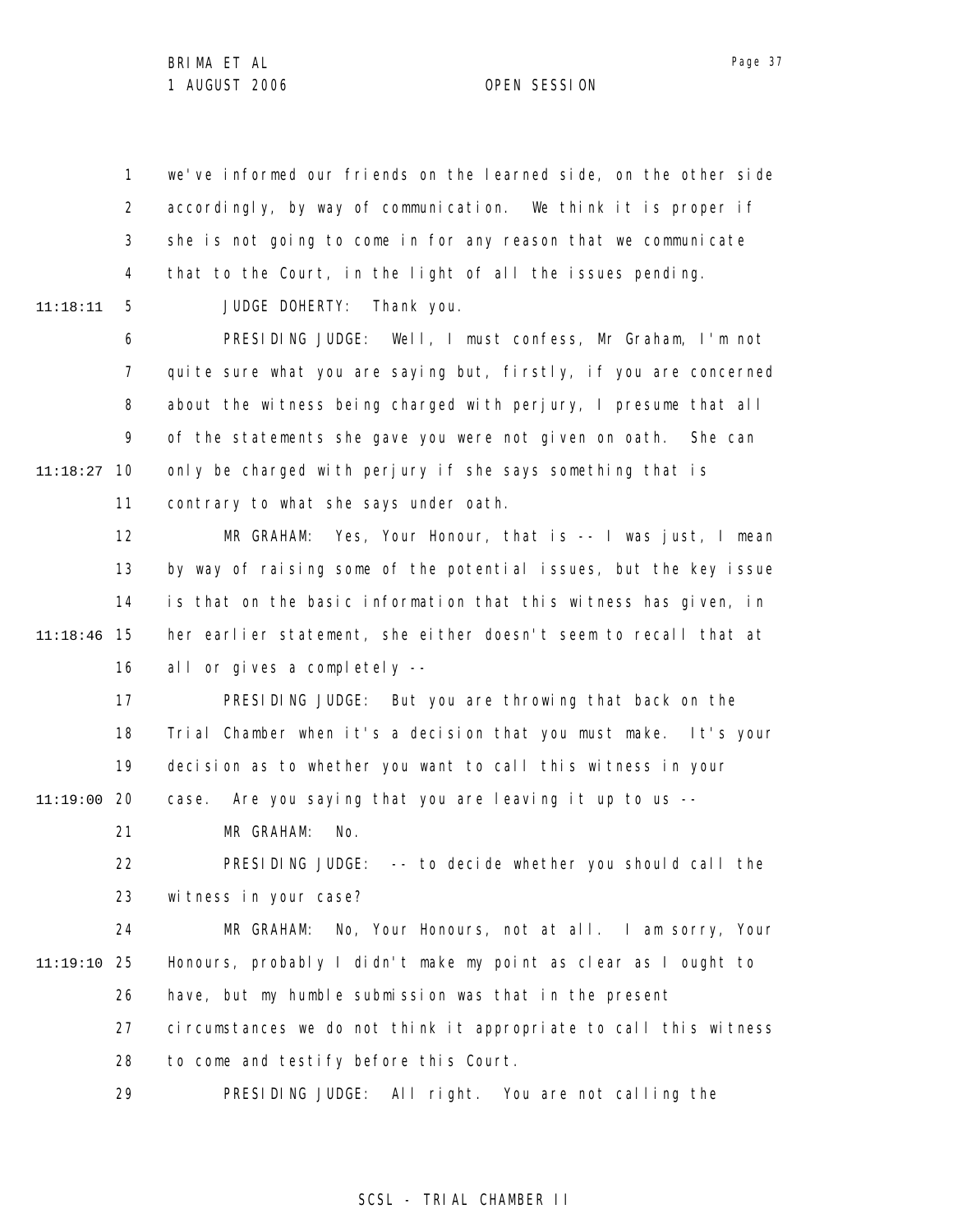witness to call?

1

2

3

witness. That gets back to my original question; do you have a

MR GRAHAM: Yes, Your Honours, we have two witnesses who

4 5 6 7 8 9 11:20:05 10 11 12 13 14 15 11:20:25 16 17 18 19 20 11:20:38 21 22 23 24 25 11:21:30 26 27 28 29 11:19:37 are coming in. DBK-063, Your Honours, was supposed to have been in this morning. We have reliable information that he is on his way and that we expect him to be here, I mean, by -- hopefully by the time the lunch break is over. And we have also another witness, I'm not very sure about the pseudonym who is also expected in here this afternoon to lodge with the WVS. PRESIDING JUDGE: Yes, we do have a copy of an e-mail I think that was sent by you, and you do name three witnesses. MR GRAHAM: Yes. PRESIDING JUDGE: DAB-023 and then the second one is DBK-110. That is now DBK-088? MR GRAHAM: That is so, Your Honour. PRESIDING JUDGE: And then the third one, you've just mentioned DBK-063. MR GRAHAM: DBK-063 we are certain is coming in today. He was due to have come in yesterday night. Unfortunately, for reasons that he says is personal, came in, left Makeni this morning on his way, but he is confirmed he is on his way to Freetown. I spoke to the WVS during the short break to confirm that he was on his way. PRESIDING JUDGE: Mr Graham, there is some confusion here. I think I can straighten it out by saying this: Firstly, do we take it that getting back to witness DBK-088, although it's been put on a list that the Court has, as one of the witnesses that will be called, you have decided not to call that witness? MR GRAHAM: Presently, yes, Your Honour, before this Court

Page 38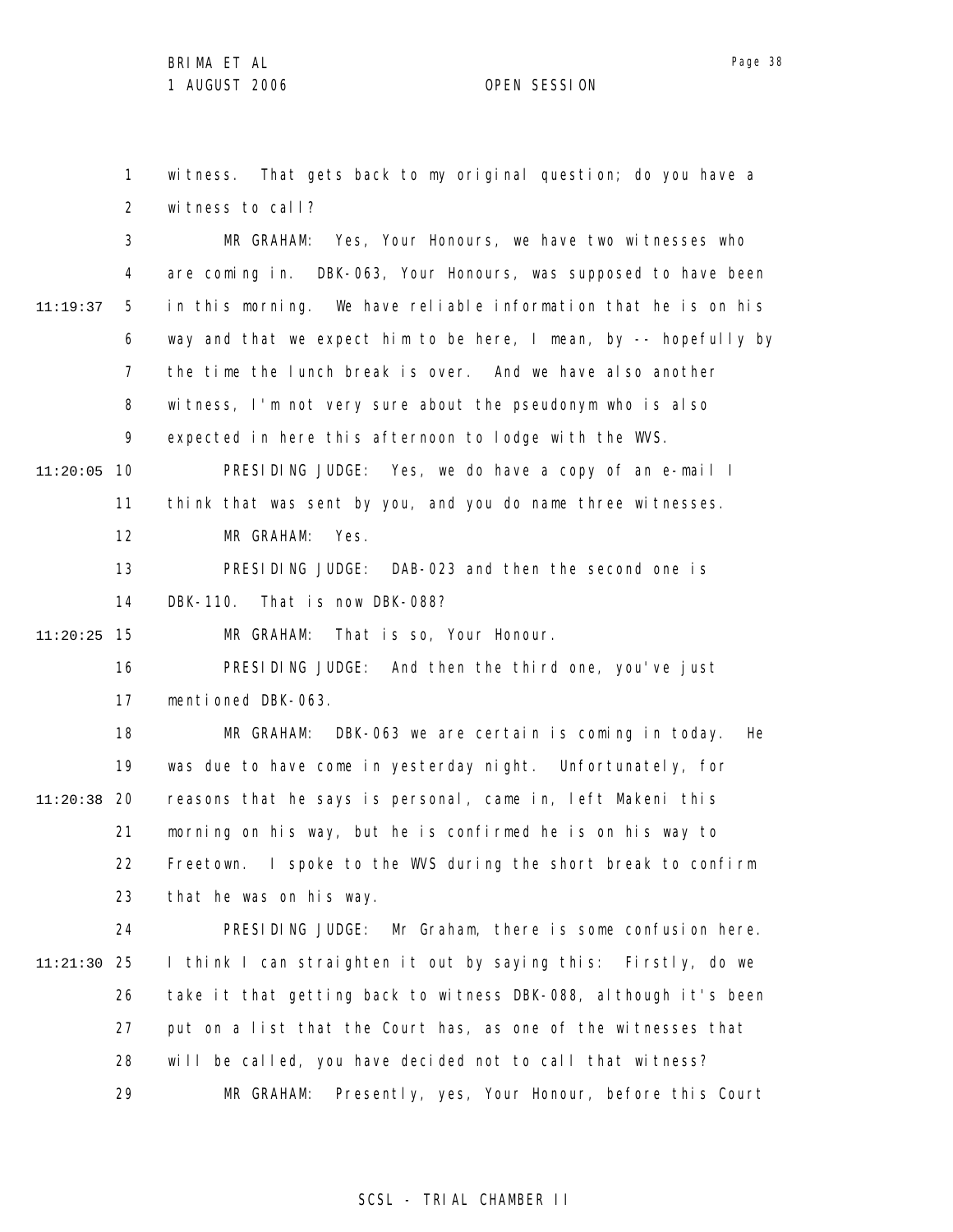Page 39

1 today.

2 3 4 PRESIDING JUDGE: All right. Now, in relation to the other witness you mentioned, is there any application that you want to make to the Court?

5 6 7 8 9 10 11:22:29 11 11:22:06 MR GRAHAM: Yes, Your Honours. Your Honours, we, I must say that Your Honours we are very much aware, and we take that very seriously, in respect of the disposition of the Court as to how this trial is conducted; the issues of time and expediency Your Honours, we take that matter very seriously, having appeared before you this week and last week, we are very much aware of your sentiments and disposition in this matter.

> 12 13 14 PRESIDING JUDGE: We don't really have any special sentiments or disposition; all we want is for the trial to proceed.

15 11:22:42 16 17 MR GRAHAM: That is so, Your Honour, that is so, Your Honour, and it is in the light of that we made the efforts to get in this additional witnesses.

18 19 20 11:23:01 21 22 23 24 25 11:23:20 26 27 28 29 Your Honours, we are setting DBK-063 and other witness are coming. We would humbly request, with your kind permission, my learned friend Mr Manly-Spain will be taking the next witness. And he informs me that while the witness comes in this lunch hour he is going to work with the witness in terms of preparing him to come before this Court. So we humbly, with your kind permission, request to have an adjournment until tomorrow morning, when we would have time to prepare these two witnesses to come before this Court tomorrow morning and, Your Honours, I say that with great difficulty, knowing very much the circumstances of witnesses, and Defence calling witnesses to this Court, and the issues arising as well before this Court in respect of that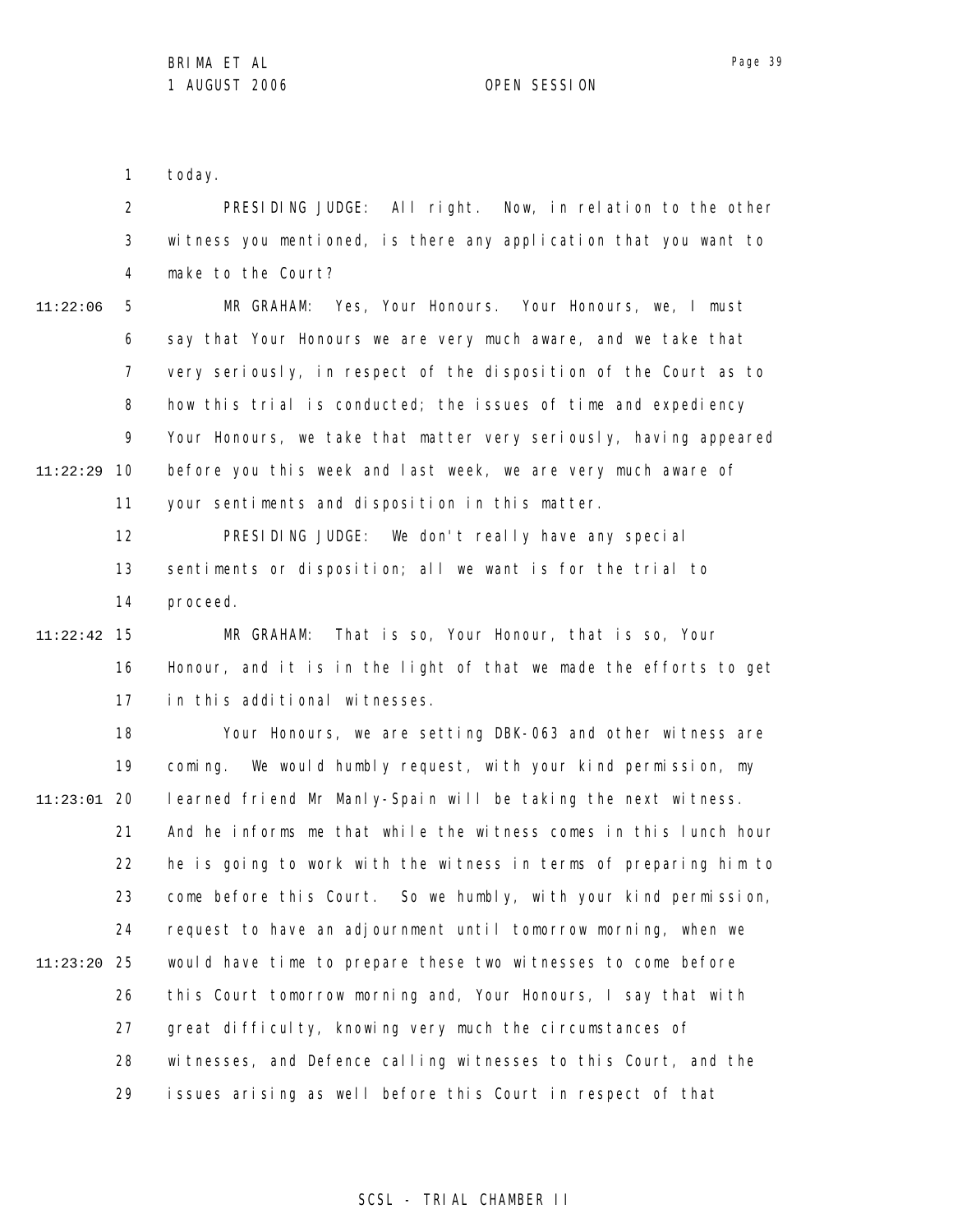1 matter. But that is our humble prayer before the Court.

2 3 4 5 6 7 8 9 10 11:24:16 11 12 13 14 15 11:26:18 16 17 18 19 20 11:26:50 21 22 23 24 25 11:27:14 26 27 28 29 11:23:55 PRESIDING JUDGE: Mr Agha? MR AGHA: Your Honour, under the circumstances that the Prosecution really can't make any comment, only that if there is another new witness coming, if we could have disclosed to us his pseudonym by lunch-time today, so that we may start our preparations on that witness to see who it is, and that all additional summaries, if there are to be additional summaries, because I know, I think 063 summary is very nominal, should be provided to us as soon as possible, so that we can avoid the situation that has arisen with the last witness, 0-023, because as yet we haven't received any additional summaries and, as Your Honours can see, it's quite a flimsy summary. PRESIDING JUDGE: Well, Mr Graham, what's the situation? You are saying that this witness, 063, is due any time now? MR GRAHAM: That is so, Your Honours. PRESIDING JUDGE: So, is there a problem calling him after lunch, this afternoon? MR GRAHAM: Your Honours, the witness who is coming in is going to be taken up by my learned friend, Mr Manly-Spain, and, Your Honours, he would need some time this afternoon to prepare the witness to come in tomorrow. I cannot say definitively that he would need the whole afternoon, I must be cautious but, depending on what time the witness comes in, we could begin to do some work immediately. In terms of the timing issues, I am not quite very set in. I don't want to risk to make any promises to this Honourable Court that would turn out to be otherwise. But we could well take steps immediately to provide information as soon as the witness gets

### SCSL - TRIAL CHAMBER II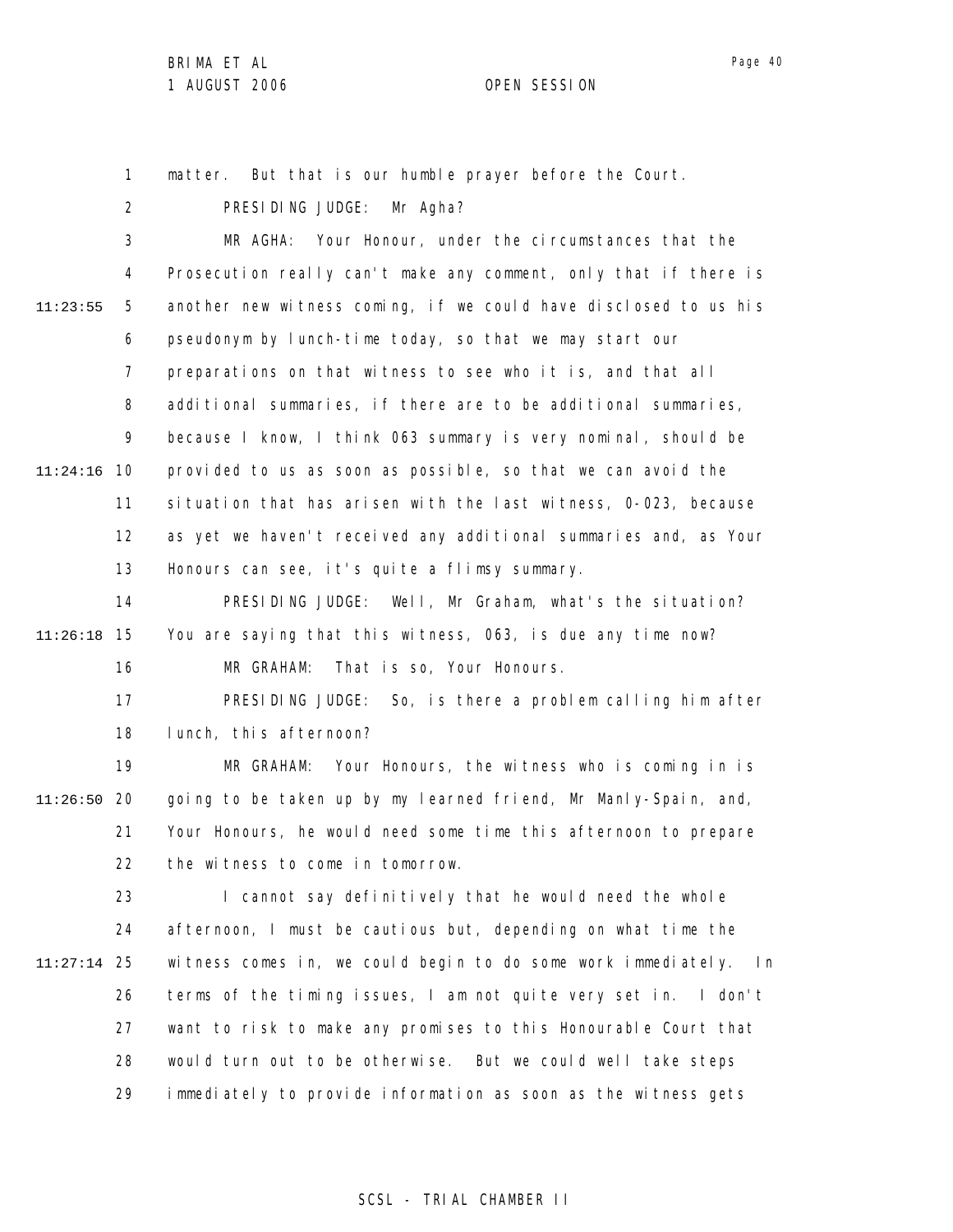1 2 3 4 5 6 7 8 9 10 11:28:11 11 12 13 14 15 11:28:31 16 17 18 19 20 11:30:10 21 22 23 24 25 11:30:33 26 27 28 29 11:27:50 in, and I believe that we will do whatever we have to do that is possible to prepare him and if we have time to come before today, we don't have any objections to that, except my friends on the other side would probably need some time. I don't know what their disposition is in respect of this. MR AGHA: Your Honours, what we would suggest as with 023, if he were here at 2.15 we could at least start with his evidence-in-chief and take it from there, and in that way time wouldn't be wasted. So that would be our position and it may be, depending on the evidence that he gives, we may not be seeking any adjournment or other thing that may hold matters up, but at least his evidence-in-chief would have been dealt with. MR MANLY-SPAIN: May it please, Your Honour. My real worry is that this witness might not have arrived by 2.00 this afternoon, and I do not want to ask the Court to reconvene at that time only to adjourn. But if he is here, as my learned friend has said, I will be ready to go on with him. PRESIDING JUDGE: Thank you, Mr Manly-Spain. All right. Well, look, we've decided -- we've taken into account what problems the Defence are going through at the moment, but we are going to adjourn now and we will reconvene after lunch at the normal time, 2.15. We can check the progress of this witness and, if necessary, we can make appropriate arrangements. But we will reconvene at 2.15. [Luncheon recess taken at 11.30 a.m.] [AFRC01AUG06C - MD] [Upon resuming at 2.15 p.m.] PRESIDING JUDGE: Well, before we move on to other business, this morning we made an oral decision in a motion by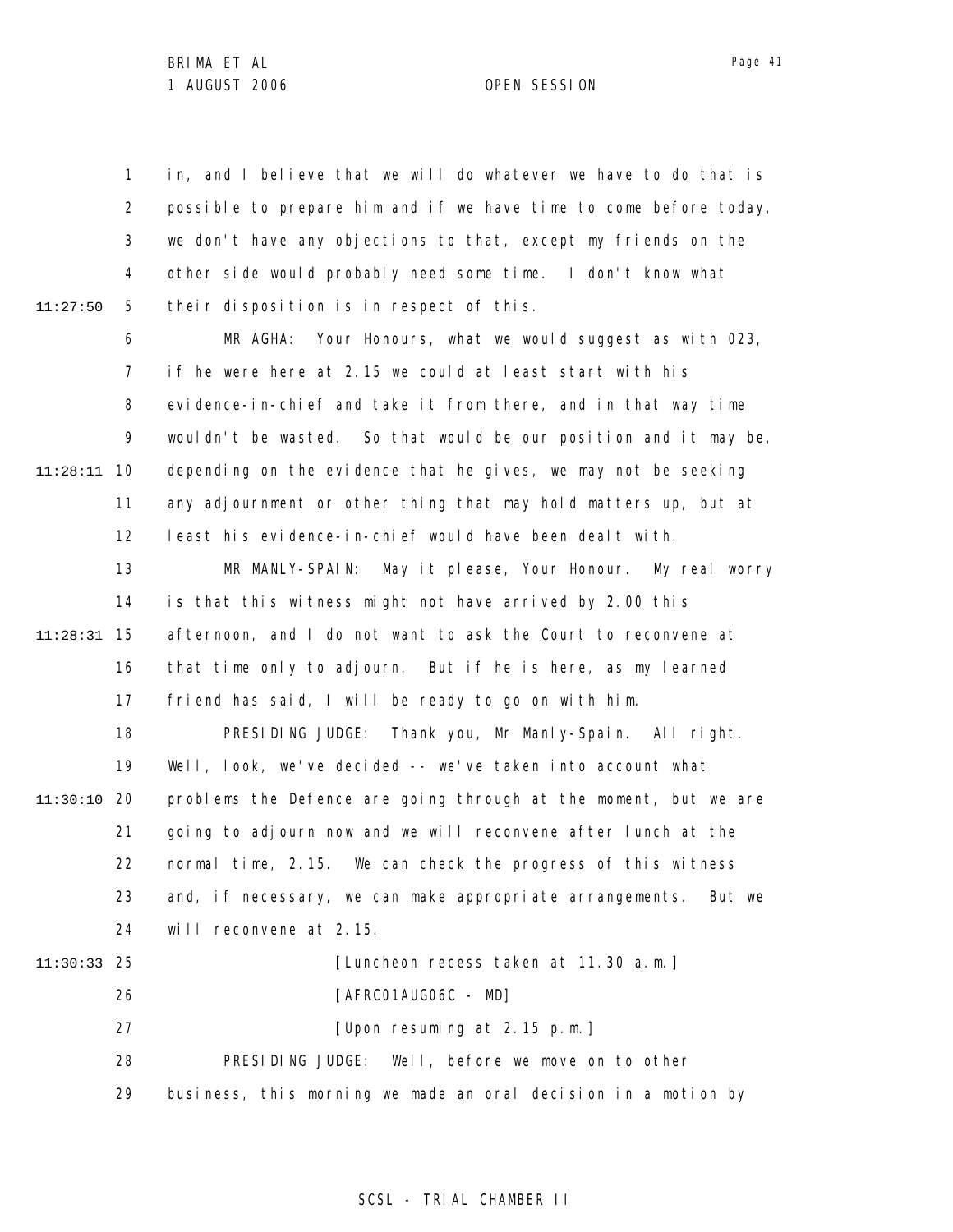1 2 3 4 5 6 7 8 9 10 14:19:43 11 12 13 14 14:19:10 the Brima Defence requesting for an extension of time to file disclosures pursuant to Rule  $67(A)(i)$ . Am I coming through on this microphone? I'm getting a lot of interference on the mic. What I'm going to say now is by way of a corrigendum. This morning we made an order, in terms of the Defence, the Brima Defence application, and the order sought by them was that the time limit for all disclosures pursuant to Rule 67(A)(ii) be extended to Thursday, 2 August 2006 at 4 p.m.. I seem to recall that this Trial Chamber made an order in those terms but, of course, Thursday is not 2 August 2006, it's 3 August. So that order that we made this morning should read so as extend the time to Thursday, 3 August 2006, at 4 p.m. Now, what's the situation, Mr Manly-Spain? MR MANLY-SPAIN: Unfortunately, Your Honour, we do not have

15 14:20:08 16 17 18 19 the witness here. When we left Court this morning, two of the officials from WVS went to meet [indiscernible]. They gave us an insight as to why this problem is recurring. The position is that they are still expecting the witness and we will probably be able to carry on with him in the morning.

20 14:20:30 21 22 23 24 They explained to us that even if he had been here at 1.00, or 12.00 we would not have been able to lead him this afternoon because they said that they needed some time with him, to prepare him, to bed him in, to examine him and to feed him before they would hand him over to us. So that is the position, sir.

25 14:20:54 26 27 We are respectfully applying that the matter be adjourned until tomorrow morning, when we will do all we can to have the witness before you.

> 28 29 PRESIDING JUDGE: Well, thank you, for that. Anything from the Defence, Prosecution, sorry?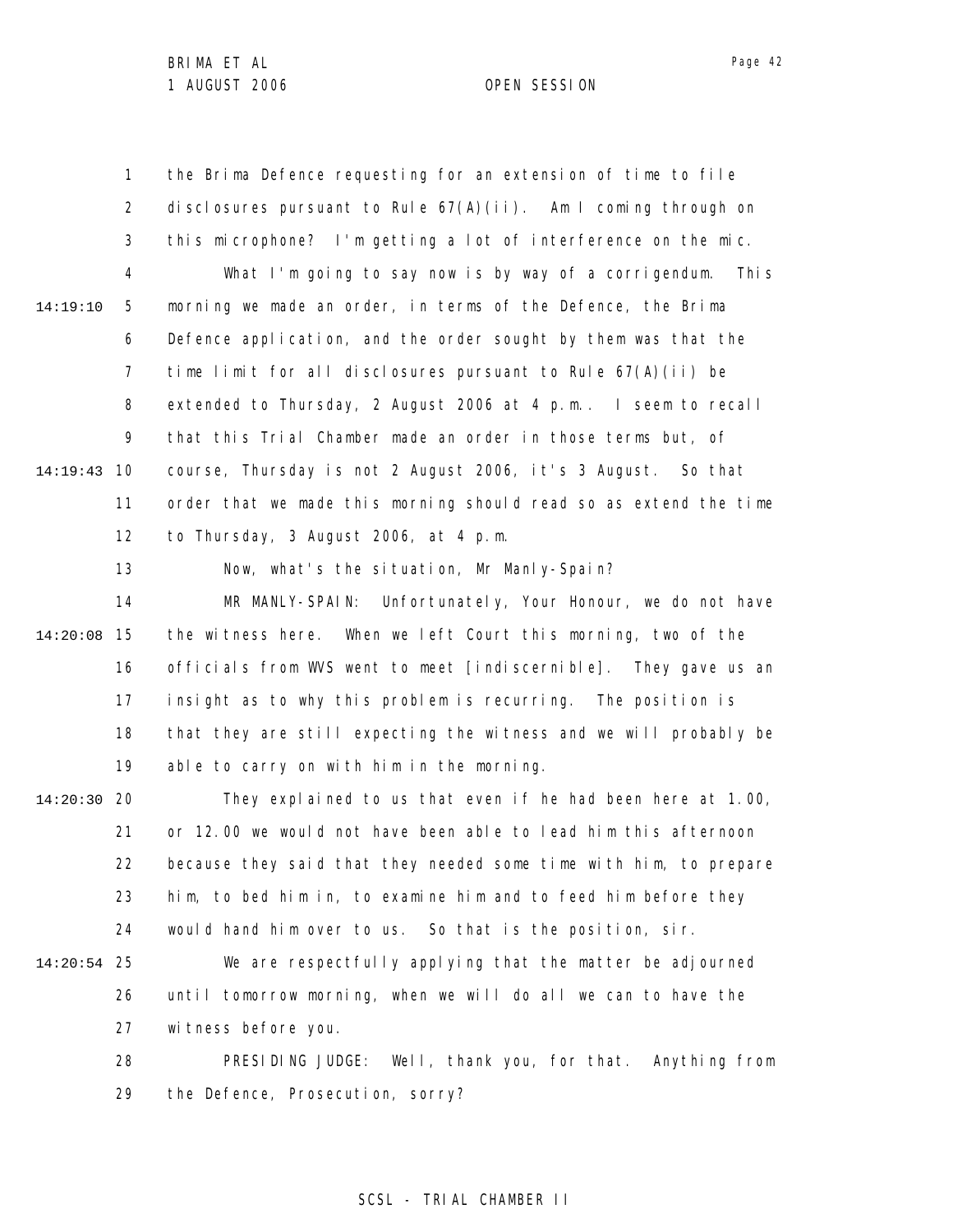1 2 3 4 5 6 7 8 9 10 14:21:45 11 12 13 14 15 14:21:55 16 17 18 19 20 21 22 23 24 25 26 27 28 29 14:21:24 MR HARDAWAY: Nothing as relates to that, Your Honour. We are fully aware of the circumstances and difficulties facing our learned friends across the aisle. PRESIDING JUDGE: Thank you, Mr Hardaway. MR HARDAWAY: I do have one other point, Your Honour, not as relates to this matter but in the morning session my learned friend mentioned that after 063 that there was another witness whose pseudonym they did not have. We would just ask that that information be provided to us before the close of business today, so that we may prepare. PRESIDING JUDGE: Well, any problem with that? MR GRAHAM: No problems at all, Your Honour. We will take a note. PRESIDING JUDGE: All right. We will note the Defence undertaking to provide you with that information, Mr Hardaway. All right. Thank you. We will adjourn this Court now until tomorrow morning at 9.15 a.m. [Whereupon the hearing adjourned at 2.23 p.m., to be reconvened on Wednesday, the 2nd day of August 2006, at 9.15 a.m.]